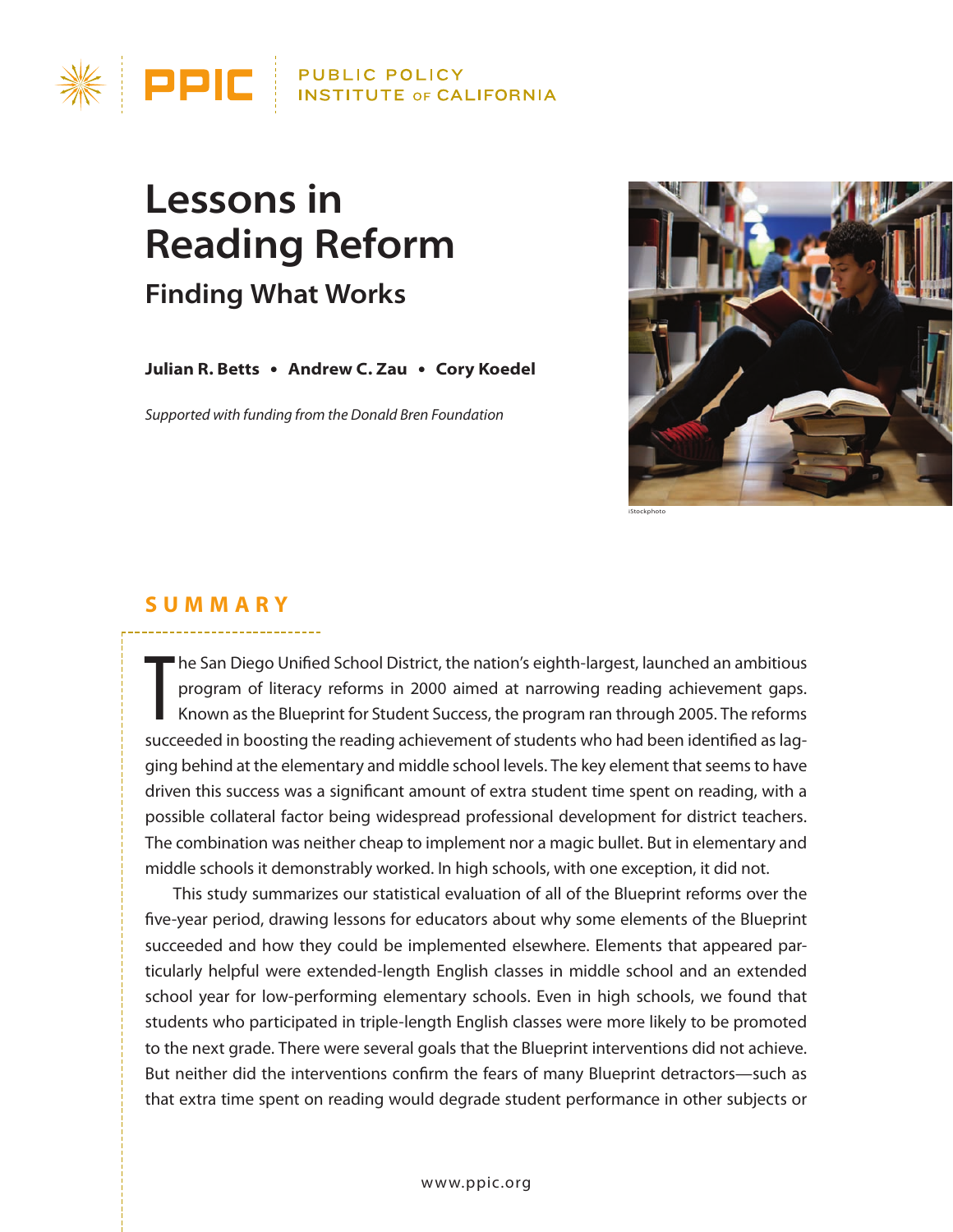would cause student burnout, all to the detriment of their entire school careers. The Blueprint appeared to have little or no bearing on student success in completing high school college preparatory work.

One of the lessons of the Blueprint is that specific changes in both state and federal government policy could foster these kinds of ambitious reforms elsewhere, at the school district level. California could continue its recent trend of collapsing categorical funding into more flexible mechanisms that give individual school districts freedom for reforms that boost achievement in the most appropriate way. At the federal level, the Department of Education could ease its Title I waiver requirements, so that districts could use that money for reforms that target not only low-income students, but also low-performing students, regardless of school or neighborhood.

A key aspect of San Diego's reform program was that it was comprehensive and coherent. Interventions often were applied in two or more of the elementary, middle, and high school grade spans. Further, professional development was delivered uniformly, with a single focused goal, to teachers throughout the district. But perhaps the most important lesson for education policymakers is that many of the reforms took several years to bear fruit. Most notably, the peer coaching system for teachers did not typically generate positive gains in the first year or two, but did appear to do so by the later years. An obvious lesson here is that school district leaders everywhere, when they implement reforms, must show considerable patience in their quest for improved student literacy.

> Please visit the report's publication page to find related resources: http://www.ppic.org/main/publication.asp?i=922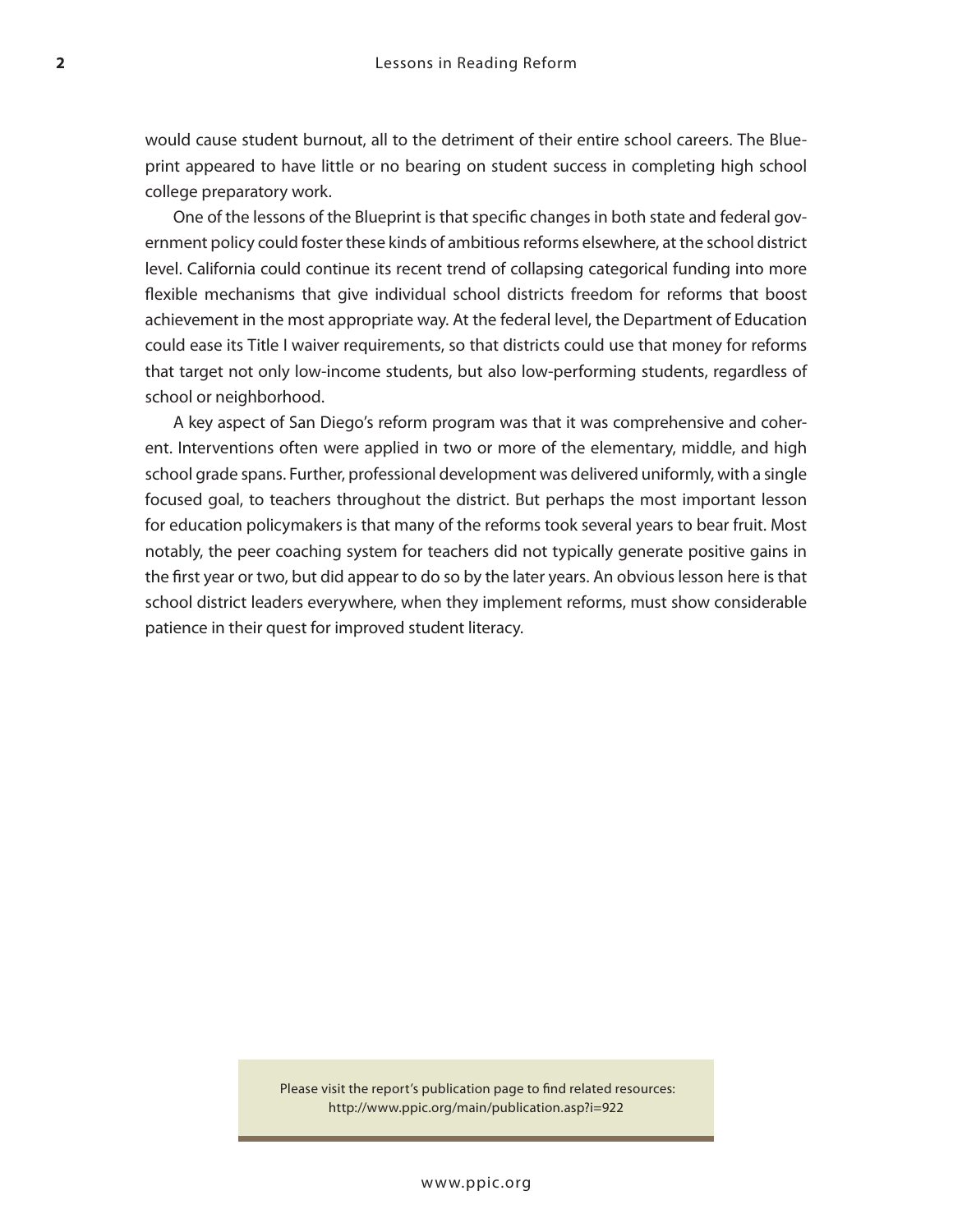### Introduction

Beginning in the 1990s, a national movement to enhance the accountability of public school systems gathered strength and culminated in 2001 with the passage of federal No Child Left Behind (NCLB) legislation. NCLB formalized reforms that many states had already initiated, such as creating academic content standards, implementing statewide student testing systems, and developing systems of rewards and sanctions for schools based on student performance on state tests. California had implemented a similar accountability system of its own in 1999.

In early 2010, President Obama announced plans for the reauthorization of NCLB. The proposed legislation calls for better measures of student learning but maintains the original concepts of measuring student performance and intervening when necessary. Despite changes from the original, the new NCLB will continue to emphasize content standards, testing, rewards, and sanctions.

However, federal and state reforms have not yet presented many ideas about exactly *how* individual schools and school districts should intervene to help students who are lagging behind. NCLB calls for failing schools to implement tutoring and busing—and for schools that repeatedly fail to make adequate yearly progress to face a series of sanctions, up to and including removal of administrators. But it is not particularly prescriptive about how teachers should teach, how schools should organize the school day, or what curricula they should use to correct deficiencies. The accountability movement presupposes that we know how to help students who are struggling academically. In fact, the literature on the effects of specific reforms, such as professional development, reduced class size, and summer school, is quite mixed. Nor does the policy community have much evidence on how best to intervene when students and schools fail to meet standards.

These knowledge deficits increase the importance of careful evaluation of interventions that have already been attempted. Increasingly, individual school districts have become laboratories for interventions aimed at improving



the achievement of students who fare poorly on statemandated tests. Chicago public schools, for example, implemented interventions for students with low achievement that received much attention in the policy world (and, to a slightly lesser extent, in academic circles).<sup>1</sup>

Individual school districts have become laboratories for interventions aimed at improving the achievement of students who fare poorly on state-mandated tests.

The San Diego Unified School District (SDUSD) has also received national attention for a series of literacy reforms it implemented from 2000 to 2005, called the Blueprint for Student Success. This report presents a quantitative evaluation of the effects the Blueprint had on student achievement in San Diego. Our findings hold lessons for districts elsewhere.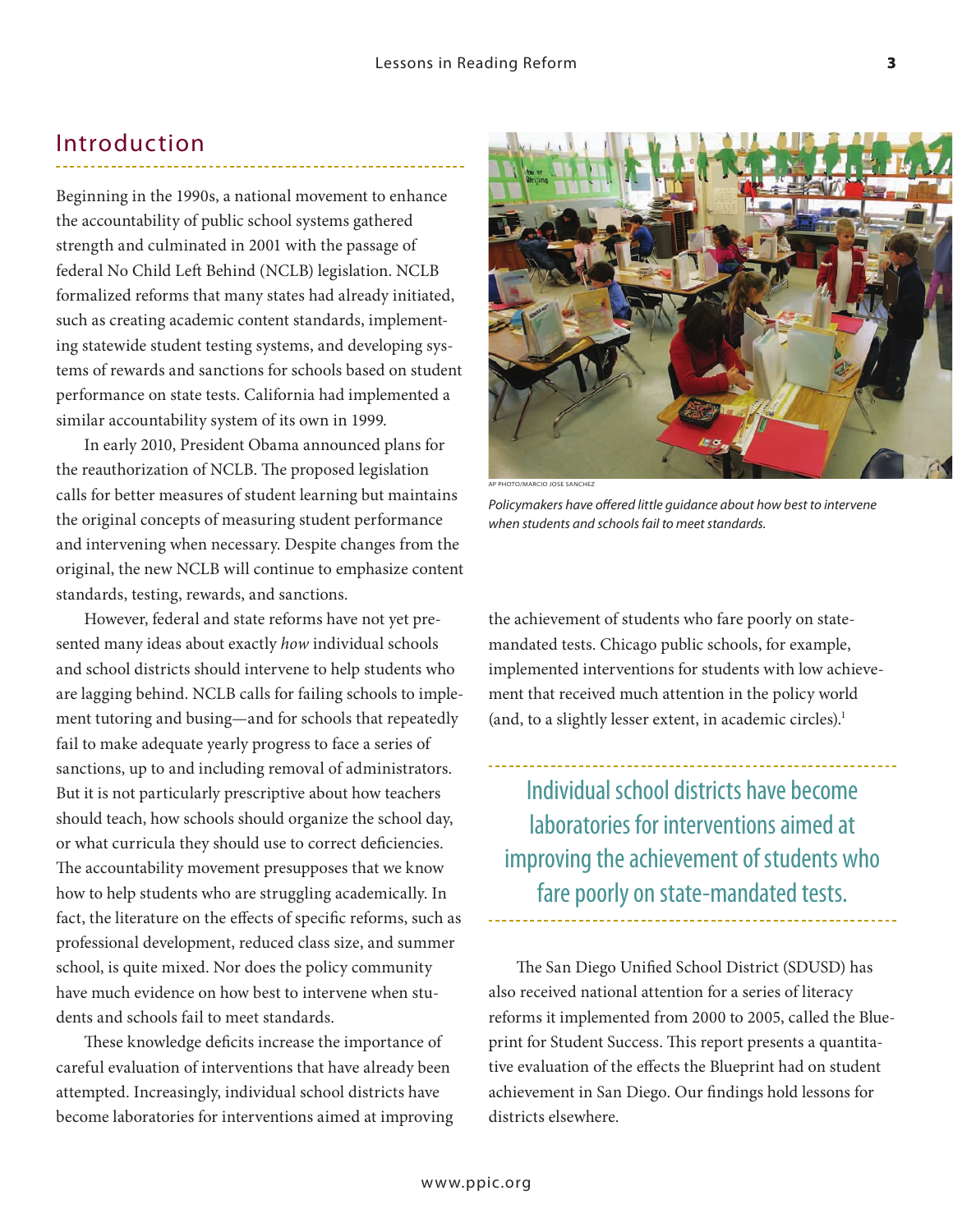#### **Data and methods**

Our dataset consists of complete student academic records, including test scores, courses taken, and absences, from fall 1999 through spring 2005. The data include indicators for the Blueprint interventions in which each student participated in a given year, as well as a rich set of variables related to students and their schools, classrooms, and teachers; the student's class size; and teacher qualifications (overall in elementary school and, for middle and high school, the qualifications of English teachers).

 Our main interests are gains in student scores on stateadministered reading tests, of which there were two during the Blueprint reform period: the Stanford 9 test in spring 1998 through spring 2002, and the California Standards Test (CST) in spring 2002 and later years. Our models of test scores avoid comparisons among different students. They instead compare individual students' achievement growth in years and grades when they participated in Blueprint program elements with growth during years and grades when they did not.

 We present all estimated effects in terms of the number of percentile points by which a student is estimated to have moved as a result of participating in a given intervention. This means that a student who improves from the 25th to the 27th percentile would have initially scored better than 25 out of every 100 students in his or her grade, and better than 27 out of every 100 students after an intervention. The greater the gap between the two percentiles, the greater the improvement.

 To these models we added numerous characterizations of Blueprint elements. For example, we tested whether the intensity of peer coach support in a school—measured as the ratio of peer coaches to overall enrollment—influenced reading. Because class size varies little across schools in the district (Betts, Zau, and Rice 2003), a peer coach who had to work with a greater number of classrooms could be less effective. Because a peer coach's own experience might influence his or her effectiveness, we also included a measure of the average years of teaching experience of peer coaches at each school.

 More detail on our data and methods appears in the online technical appendix, available at http://www.ppic.org/ content/pubs/other/810JBR\_appendix.pdf.

Reforms included extra time on task for students, including after-school and before-school interventions, along with summer programs.

Figure 1 illustrates just how large the achievement gaps were in San Diego before the Blueprint was implemented. The figure shows mean scores on the spring 1998 Stanford 9 reading test, dividing the district's schools into five categories (quintiles) according to socioeconomic status (measured according to the share of students eligible for federal meal assistance). It shows that students attending schools in the poorest quintile read at levels two to five grades behind those of students attending schools in the most affluent quintile. For example, the horizontal line shows that students attending schools in the most affluent quintile had test scores at the end of grade 2 that were not matched by students attending the poorest quintile of schools until they were partway through grade 5.

Facing such large achievement gaps, and in light of the large English Learner (EL) population in San Diego, in the spring of 2000 the district began implementing sweeping

**Figure 1. In 1998, students in the lowest socioeconomic quintile of schools read at levels two to five grades behind those of students in the highest quintile** 



SOURCE: Betts, Zau, and Rice 2003.

NOTES: Students in the least affluent quintile were reading below the 2nd-grade reading level of students in the most affluent quintile (indicated by the red line) when tested in the spring of grade 4 and tested slightly above the line in the spring of grade 5. Similarly, the reading achievement levels reached by students in grades 3 to 5 in the most affluent quintile of schools is not reached until two to five grades later in the poorest quintile of schools.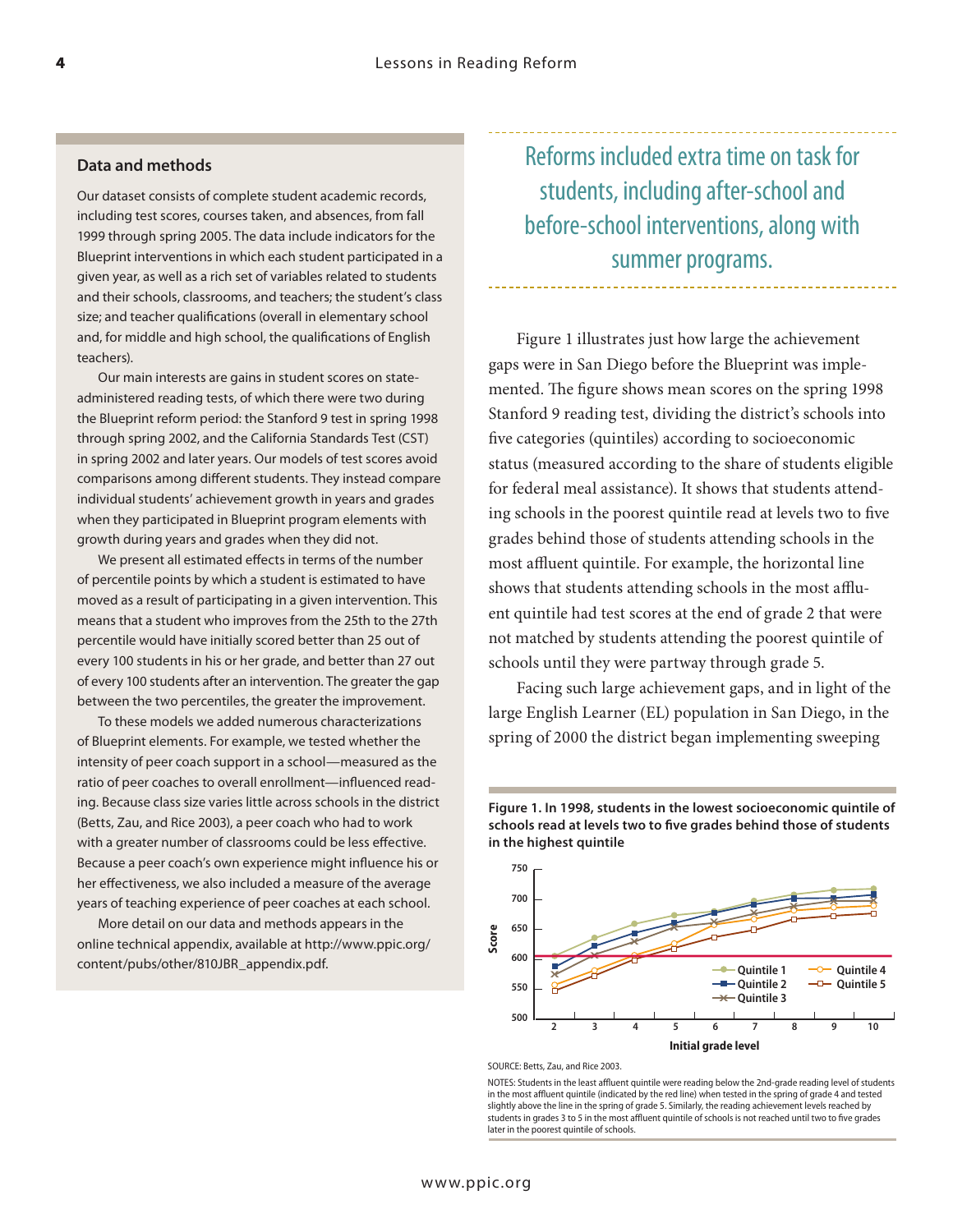reforms to boost English literacy. SDUSD superintendent Alan Bersin enlisted the help of chancellor of instruction Anthony Alvarado to develop and implement the Blueprint; Alvarado had experience and success with similar reforms as superintendent of Community School District #2 in New York City. Using federal Title I money and other funds derived in part from foundation grants, the district developed a series of interventions for students lagging behind in reading. Reforms included extra time on task for students, including after-school and before-school interventions, along with summer programs. The district also focused on professional development for teachers, in large part through the assignment of specially trained teachers peer coaches—to every school in the district.

Resistance to the Blueprint reforms was quite strong from the beginning, and seemed to grow. The level of San Diego school board support for the reforms fell, and in mid-2005, the board voted not to renew Superintendent Bersin's contract. Statewide financial cutbacks to education in the later years of the Blueprint also made it impossible for the district to continue the programs indefinitely. Other than double-length class known as Literacy Block, all Blueprint interventions were ultimately eliminated.<sup>2</sup>

When the concerns of Blueprint opponents are stated specifically, some can be tested empirically. For example, some worried that the unprecedented focus on reading and writing would draw attention away from student learning in other key areas, such as mathematics. Another concern,

When the concerns of Blueprint opponents are stated specifically, some can be tested empirically.

voiced strongly by some members of the Latino community, was that assigning high school students to double- or even triple-length English classes could hamper their ability to complete the A–G sequence of high school courses required for admission to the two California public university systems (Ochoa 2001a, 2001b). Some critics went so far as to argue that the reforms would discourage students and prompt more of them to drop out of school entirely.

This report addresses these criticisms and presents the first analysis of whether the literacy reforms affected the completion of college preparatory courses or high school itself.3

## Blueprint Reform Elements

The Blueprint that emerged in San Diego stressed the concept of balanced literacy, which emphasizes participation by students in reading, speaking, and writing, with the teacher initially actively supporting the students and then gradually demanding more of them as they progress.4 One of two overarching strategies was prevention—helping students whose reading skills were at or above grade level to reduce their chances of falling behind later. Some preventive measures were generally targeted, including extensive training of teachers and additional classroom materials. The second strategy was intervention: teachers identified students reading below grade level, and those students received extra instruction through four program elements.

There were four key prevention elements:

- 1. **Genre Studies.** A two-period English class for students in their first grade of middle or junior high school (either grade 6 or 7) and related professional development. The district considered this preventive because it reinforced the already strong skills of students who were reading at or above grade level.
- 2. **Peer coaching.** Each school was assigned at least one peer coach, to improve teaching.
- 3. **Focus schools.** The elementary schools with the weakest scores in the state test (the lowest tenth, or decile, statewide), received an extended school year, a second peer coach, and additional funds and staff.
- 4. **API-2 schools.** The elementary schools that ranked in the second-lowest decile in the state in the state Academic Performance Index (API) received a second peer coach and additional funds but did not extend the school year.<sup>5</sup>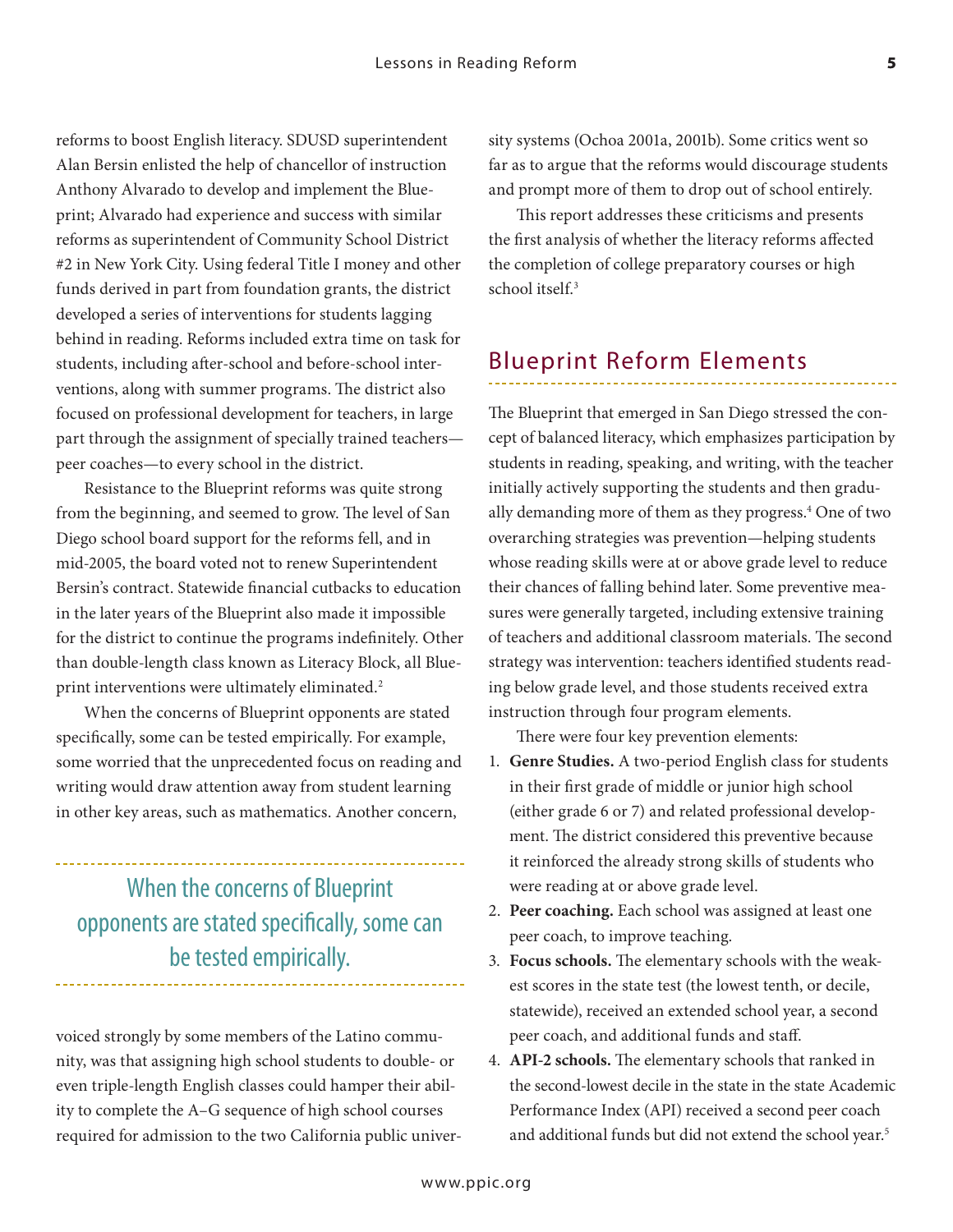|                     | <b>Blueprint element</b>                      | <b>Student group</b>                                                                      | <b>Content</b>                                                                    |
|---------------------|-----------------------------------------------|-------------------------------------------------------------------------------------------|-----------------------------------------------------------------------------------|
| <b>Prevention</b>   | <b>Genre Studies</b>                          | Students reading at or above grade level,<br>grade 6 or 7                                 | Two-period English class                                                          |
|                     | Peer coaching                                 | All students                                                                              | Placed at all schools for teacher<br>development                                  |
|                     | Focus schools                                 | All students in the lowest decile of elementary<br>schools                                | Extended year, additional peer coach,<br>additional funding                       |
|                     | API-2 schools                                 | All students in the second-lowest decile of<br>elementary schools                         | Additional peer coach, additional funding                                         |
| <b>Intervention</b> | <b>Literacy Block</b>                         | Students reading below grade level, grades<br>$6 - 10$                                    | Double-length English classes                                                     |
|                     | <b>Literacy Core</b>                          | Students significantly below grade level in<br>grade 9                                    | Triple-length English classes                                                     |
|                     | <b>Extended Day Reading Program</b><br>(EDRP) | Students below and significantly below grade<br>level in all schools (grades 1 through 9) | Three 90-minute periods of supervised<br>reading each week before or after school |
|                     | Summer school/intersession                    | Students in most grades from kindergarten<br>through grade 9 who lagged in reading        | Six weeks, four hours per day, of reading,<br>during summer or intersession       |

**Table 1. Blueprint program elements, 2000–2001**

NOTE: English Learners were eligible for all of the interventions.

The intervention strategies of the Blueprint reforms were targeted at students whose test results indicated that they were reading below grade level. (These tests were different from the state-mandated tests discussed above.) In addition, EL students were strongly encouraged to participate in all of the interventions, regardless of their test scores. Schools placed EL students directly into extendedlength English classes, but parents made final decisions on activities outside the regular school day, such as afterschool or summer reading sessions. There were four key intervention elements:

- 1. **Literacy Block.** A double-length English class, this variant of Genre Studies was offered to students in grades 6–10 who lagged below or significantly below grade level, which the district determined using its own reading tests.
- 2. **Literacy Core.** For students significantly below grade level in grade 9, the English class was extended to three periods. In 2001–2002, grade 6 and 7 students also began to participate.
- 3. **Extended Day Reading Program (EDRP).** Students in grades 1 through 9 who were below and significantly below grade level participated in three 90-minute

periods of supervised reading each week, before or after school.

4. **Summer school and intersession.** Blueprint summer school was aimed at students in most grades from kindergarten through grade 9 who lagged in reading. Students were asked to attend for six weeks, four hours per day.6 Some schools, mostly elementary, have year-round schedules that did not permit the implementation of Blueprint summer school, so students in affected grades at these schools who lagged in reading participated in special intersession studies.

An additional program, grade retention (also known as accelerated classes), called for students significantly below grade level in their first year of elementary, middle, junior high, or high school (grades 1, 6, 7, or 9, respectively) to be held back a grade and then placed in classes that provided intensive (accelerated) remediation in literacy the next year. These were essentially Literacy Core classes. With only a few exceptions, this part of the Blueprint was not implemented, in part because California law gives individual teachers the final say on grade retention. However, a small number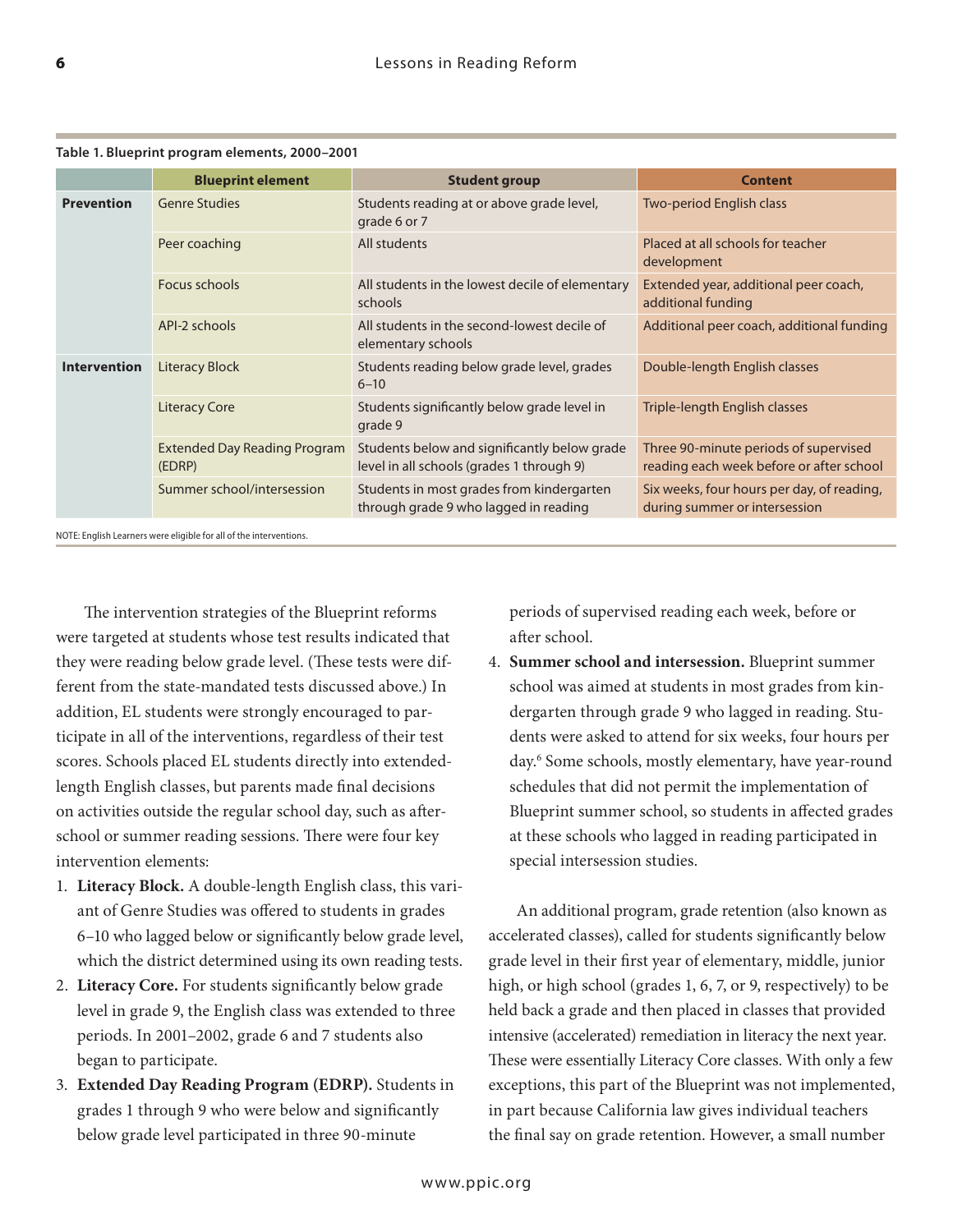Most elements of the reform effort were implemented in 2000–2001 and expanded in 2001–2002.

of middle school students were put into this program, so we controlled for grade retention/accelerated classes in our middle school analyses.

In 1999–2000, the first year for which there was a test-score gain, the Blueprint was not in place, except for the peer coaching and Genre Studies elements, which were implemented on an extremely limited basis, and Literacy Block, which was implemented in grades 9 and 10. Most elements of the reform effort were implemented in 2000–2001 and expanded in 2001–2002. (The preventive Genre Studies classes were introduced first in grade 6 in 1999–2000, then in grade 7 in 2000–2001.) The reforms were scaled back between 2002–2003 and 2004–2005, and Literacy Core was canceled at the start of the 2003–2004 school year.

Figure 2 shows an average across relevant grades of the percentage of students participating in three different interventions—the Extended Day Reading Program (EDRP), Literacy Block, and Literacy Core. In all cases, there is a steep increase in participation followed by a decline, sometimes gradual and in other cases quite steep.







*At the elementary level, Focus and API-2 school prevention measures raised reading levels.*

The Literacy Block element is something of an exception because it persisted for roughly four years after the formal end of the Blueprint in 2005.

#### Effects on Reading Test Scores

Figures 3, 4, and 5 show the main results for reading at the elementary, middle, and high school levels, respectively. In these figures, we show the estimated effects of participating in a given Blueprint intervention or preventive program. The two bars related to peer coaching have slightly different meanings: the first shows the estimated effect of increasing the number of peer coaches in a school as a percentage of enrollment by 0.1 percent, and the second shows the estimated effect of increasing by one the average years of teaching experience.<sup>7</sup>

At the elementary level (Figure 3), we found that a number of Blueprint interventions mattered, and that others had insignificant effects. Two preventive measures, the Focus and API-2 school reforms, both boosted reading gains. Students who attended these schools in the relevant years increased their reading performance by 0.75 and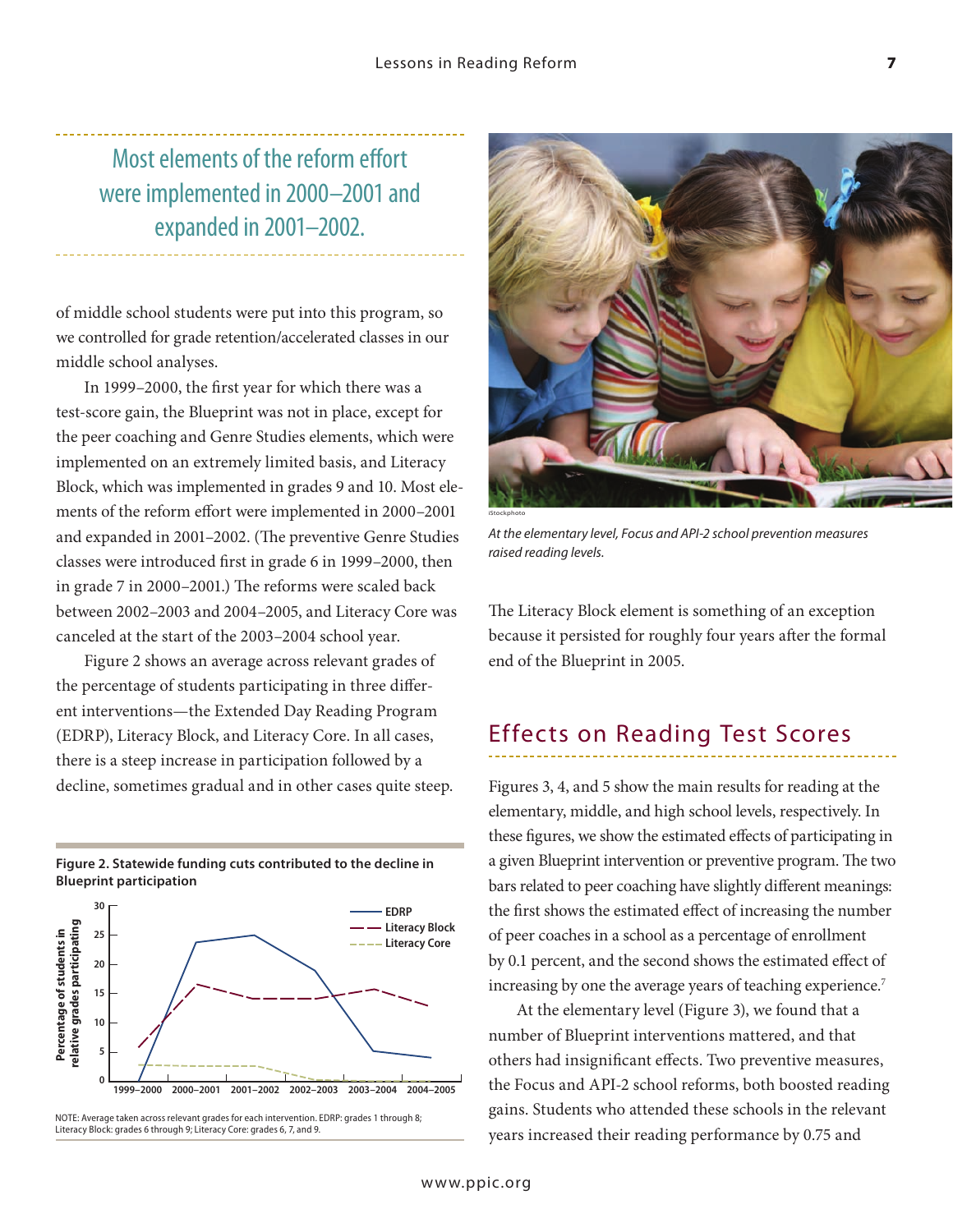

#### **Figure 3. Three Blueprint elements had positive effects on student achievement in elementary schools**

NOTES: "Peer coach percentage" is the number of peer coaches expressed as a percentage of the number of students enrolled at the school; the bar shows the estimated effect of increasing this value by 0.1 percent. The bar for "Peer coach experience" shows the estimated effect of increasing by one the average years of teaching experience. \*Effects were not statistically significant at the 5 percent level and therefore should not be considered as significantly different from zero.

1.0 percentile points per year. These effects are considerable: a student who attended a Focus school for four years would be expected to move up in the district rankings by 3 percentile points. Another program element that made a difference was the intersession literacy program for students at year-round schools at which Blueprint summer school could not be held. These students moved up in the district rankings by about 1 percentile point per year more than they would have without the program.

In contrast, EDRP and Blueprint summer school did not significantly affect students; nor did the ratio of peer coaches to students or the average level of experience of peer coaches.

In middle schools, what clearly stands out is that the extended-length English classes uniformly improved reading achievement (Figure 4). We estimate that the doublelength (Literacy Block) and triple-length (Literacy Core) classes increased participants' reading rankings in the district by 1.6 and 5.5 percentile points, respectively, per year. These are very big shifts. At the end of three years, a student who enrolled in Literacy Core in grades 6 and 7, and then in Literacy Block in grade 8 (Literacy Core was offered in grades 6, 7, and 9 only), would be 12.6 percentile points above the level he or she would have reached without the Blueprint interventions.

The value of more classroom time spent on reading is also evident for students who participated in the preventive double-length classes known as Genre Studies. Participants with reading skills at or above grade level saw their reading score rankings rise about 2 percentile points over the course of grade 7. This is roughly the same effect that we found for Literacy Block, the corresponding element for students reading below grade level. Finally, for EL students, the average effect of the double- and triplelength classes was also positive—their scores rose about 1.3 percentile points per year. However, students in accelerated classes (grade retention accompanied by triple-length English classes) experienced a 1.6 percentile point drop in their relative standing. But because the students held back a grade were also in Literacy Core, it is the sum of the Literacy Core (+5.5 percentile points) and accelerated class (–1.6 percentile points) effects that best summarizes their experience. Thus, they are predicted to have gained, overall, 3.9 percentile points during the year in which they were retained. The remaining Blueprint variables do not enter significantly.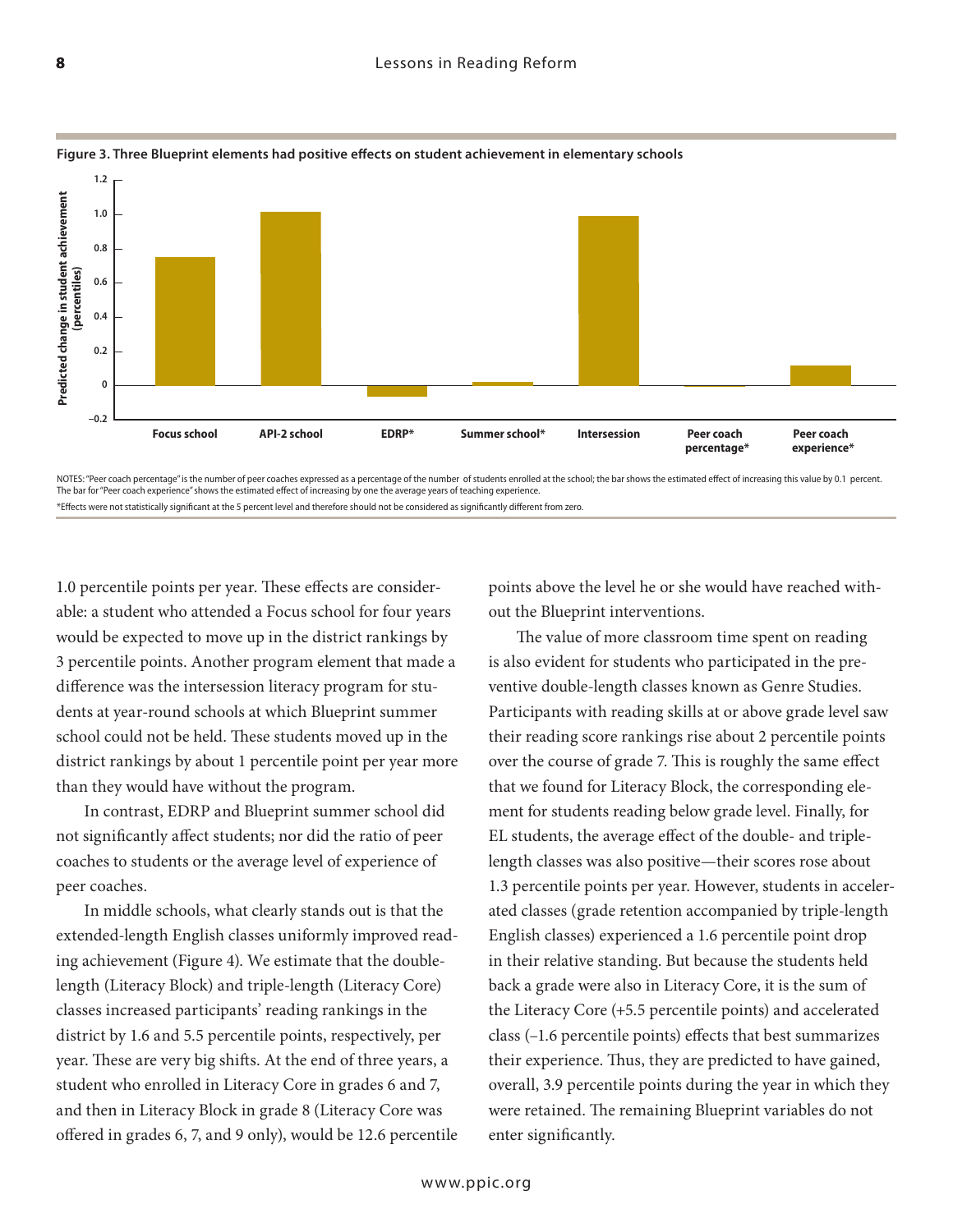

**Figure 4. Blueprint strategies had a large effect on middle school student achievement** 

NOTES: "Peer coach percentage" is the number of peer coaches expressed as a percentage of the number of students enrolled at the school; the bar shows the estimated effect of increasing this value by 0.1 percent. The bar for "Peer coach experience" shows the estimated effect of increasing by one the average years of teaching experience.

\*Effects were not statistically significant at the 5 percent level and therefore should be considered as insignificantly different from zero.



#### **Figure 5. Most Blueprint elements had negative effects on student achievement in high schools**

NOTES: "Peer coach percentage" is the number of peer coaches expressed as a percentage of the number of students enrolled at the school; the bar shows the estimated effect of increasing this value by 0.1 percent. The bar for "Peer coach experience" shows the estimated effect of increasing by one the average years of teaching experience.

However, in high school, four Blueprint program elements appear to have negatively influenced reading achievement: Literacy Block, Literacy Core, summer session, and additional average years of teaching experience for peer coaches (Figure 5). Some of these effects are quite large.

Literacy Block/Literacy Core for high school EL students, for example, is associated with a drop of 4.9 percentile points for each year of student participation. For non-EL students, participation in double- and triple-length classes is associated with drops of 3.0 and 1.3 percentile points per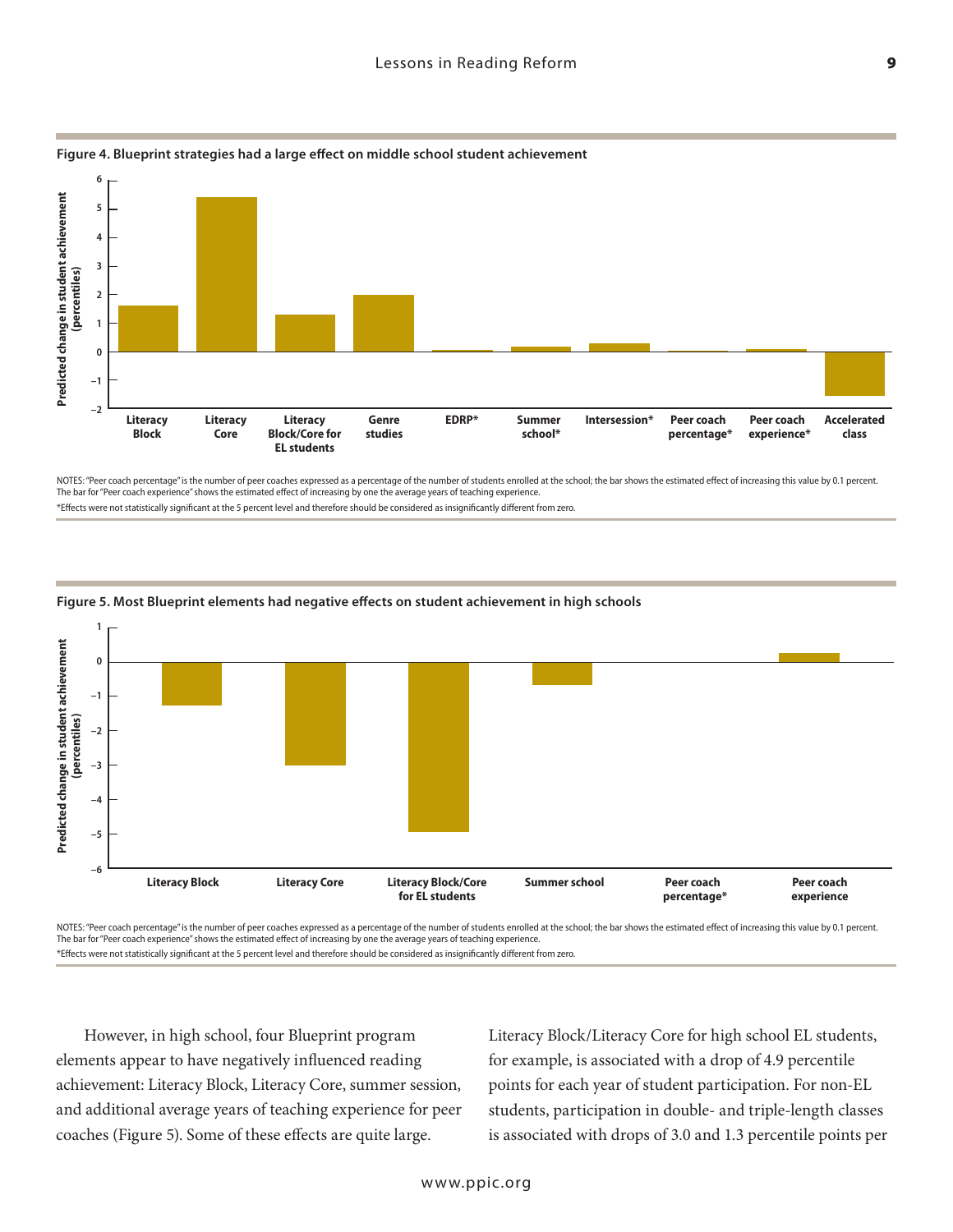

AP Photo/LiSA hudSon

*Some Blueprint interventions may have a greater impact if teachers have more experience.* 

year, respectively. We discuss possible reasons for these negative results in the conclusion.

#### The Role of Teacher Experience

A number of studies have found evidence that teachers in their first few years of classroom experience are not as effective as more experienced teachers. The impact of Blueprint interventions might vary with teacher experience, but the direction of the effect is unclear. Blueprint interventions might be more effective when the teacher is inexperienced if they act as a substitute for teacher experience. Conversely, if they act as a complement to teacher experience, the interventions could be more effective when teachers are more experienced.

We ran models that interacted teachers' experience levels with the various Blueprint indicators. In elementary schools, we focused on the homeroom teacher, while in middle schools and high schools, we focused on the English teacher. In elementary schools, results suggested that

students with more experienced teachers gain more from the peer coaching and API-2 Blueprint elements. (Increases in the peer-coach-to-enrollment ratio become statistically significant for more experienced teachers, but the effects are small.) We also found some evidence that students gained less from the EDRP and summer school interventions if they

In elementary schools, results suggested that students with more experienced teachers gain more from the peer coaching and API-2 Blueprint elements.

had teachers with relatively less experience—specifically, teachers with zero to two years of experience. The differences in effects are, in all cases, extremely small. At the middle school level, we found some evidence that Genre Studies and EDRP were less effective when the English teacher was relatively inexperienced, but these effects are also very small. Finally, at the high school level, we found no evidence that the English teacher's experience influenced the effect of the various Blueprint program elements.

Overall, the effects of the Blueprint typically did not vary with respect to teacher experience, but where we did find statistically significant effects, they suggest that the Blueprint elements were sometimes less effective when the students had less experienced teachers.

## Program Effectiveness over Time

The most common pattern of Blueprint program effectiveness is one of rise and decline—it increased for one or more years and then began to fade. The Focus and API-2 programs in elementary schools, Genre Studies in middle schools, and Literacy Core for non-EL high school students all followed this pattern.<sup>8</sup> The Focus effects exhibit a particularly steep rise and decline (Figure 6). Focus schools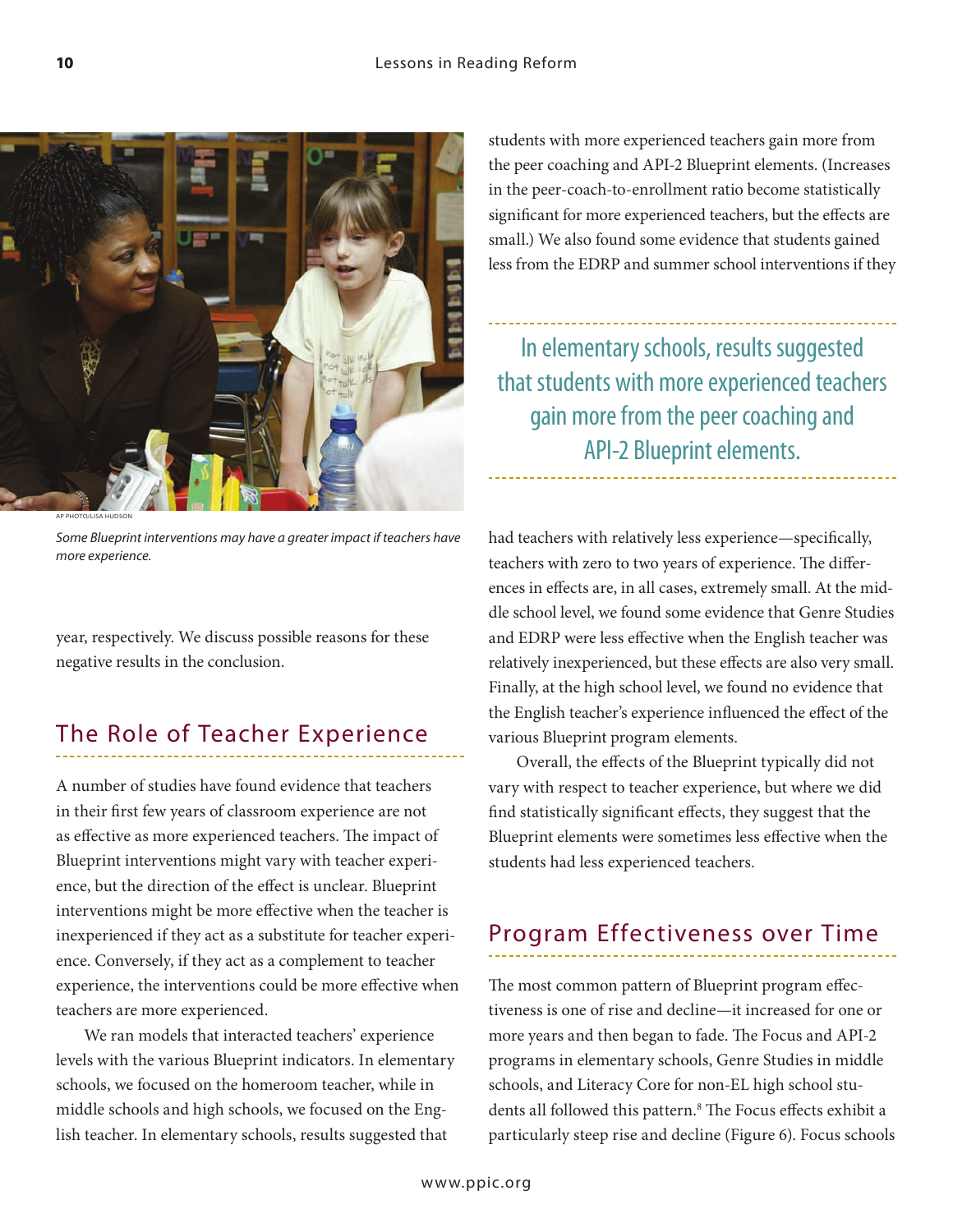



had a longer school year (about 24 days) only in 2000–2001 and 2001–2002, after which financial constraints forced the cancellation of additional days. This pattern coincides with higher reading test scores in spring 2002 and spring 2003. A further indication that the longer school year may have been crucial is the fact that only in these two years is the estimated effect of the Focus program statistically different from zero.<sup>9</sup>

We also found some evidence of gradual increases in effectiveness over time. Strikingly, in middle schools the effect of the Literacy Block/Core elements on EL students increased each year, without exception. In high schools, the effects of Literacy Block/Core for EL students also increased over time—that is, they became less negative each year, before becoming positive (but not significant) in 2004–2005. This suggests that middle and high school teachers (and their EL students) made better use of these extended-length English classes with each successive year (Figure 7). EL students appeared to gain substantially more from the Literacy Block/Core courses in middle school than in high school. This discrepancy is consonant with the finding by Zau and Betts (2008) that, on average, EL students redesignated as Fluent English Proficient (FEP) in the lower grades ultimately tend to do quite well on the California High School Exit Examination (CAHSEE) once they reach high school. However, EL students who have yet to be



**Figure 7. Over time, Literacy Block and Literacy Core became more effective for EL students in middle school, and less ineffective in high school**

redesignated as FEP by high school or who arrived in the United States in the high school years face a rough road to mastery of both English and the high school curriculum.

We also noted positive effects of peer coaching over time, although the pattern is not completely uniform.<sup>10</sup> This is understandable, because it should take some time for peer coaches to visit classroom teachers, model teaching methods, and encourage adoption and mastery of the methods.<sup>11</sup>

## Objections to the Blueprint

Early opponents of the Blueprint, including a Latino coalition, worried that by placing so much emphasis on Englishlanguage literacy, the program would distract students from other subjects. This was especially likely to happen, it was argued, to underperforming students attending double- and triple-length English class.12 It was also suggested that time spent on Blueprint activities would divert students from the completion of classes necessary for admission to the state's two public university systems. (Blueprint supporters countered by positing reading as a gateway skill that allows students to learn from textbooks in *all* subject areas.) A second concern of Blueprint opponents was that students would simply burn out from the additional time spent in longer classes and before- and after-school reading programs.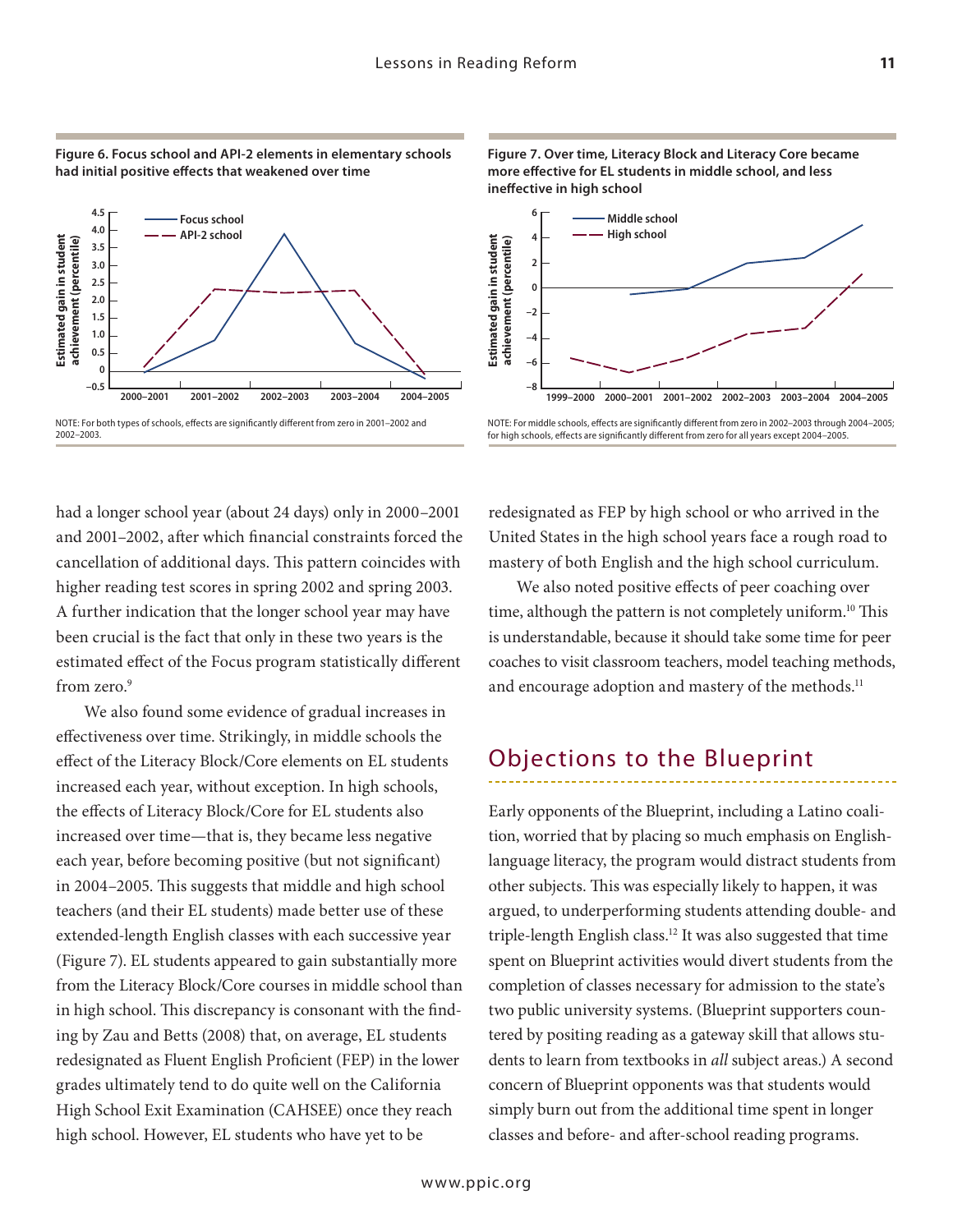

*Blueprint literacy programs probably did not interfere with student performance or engagement in other subject areas.* 

We chose several ways to test these concerns. First, we assessed whether increased attention to English literacy resulted in deterioration of math skills, which are tested annually. Second, we looked to see whether student absences—an indication of burnout—increased because of participation. Finally, to measure whether overall academic progress might have slowed, we studied whether Blueprint participants were more likely to be retained a grade in the years in which they participated in various interventions. (As we noted earlier, the Blueprint program called for

We looked to see whether student absencesan indication of burnout increased because of participation.

grade retention at certain grade levels, but this element was never meaningfully implemented except in middle school, and even there only on a very limited basis.) At the high school level, we examined whether the Blueprint could have increased dropout rates or interfered with students' ability to complete the necessary course requirements for admission to California's public university systems.

We estimate that a few of the Blueprint program elements influenced math achievement, but the effects were usually very small and were roughly balanced between positive and negative. The largest negative effects appear in high school and suggest that participation in Literacy Block and Literacy Core is associated with a drop in participants' math achievement percentiles of about 1.3 and 1.8 points, respectively. Otherwise, Blueprint interventions did not divert students' attention strongly from learning math.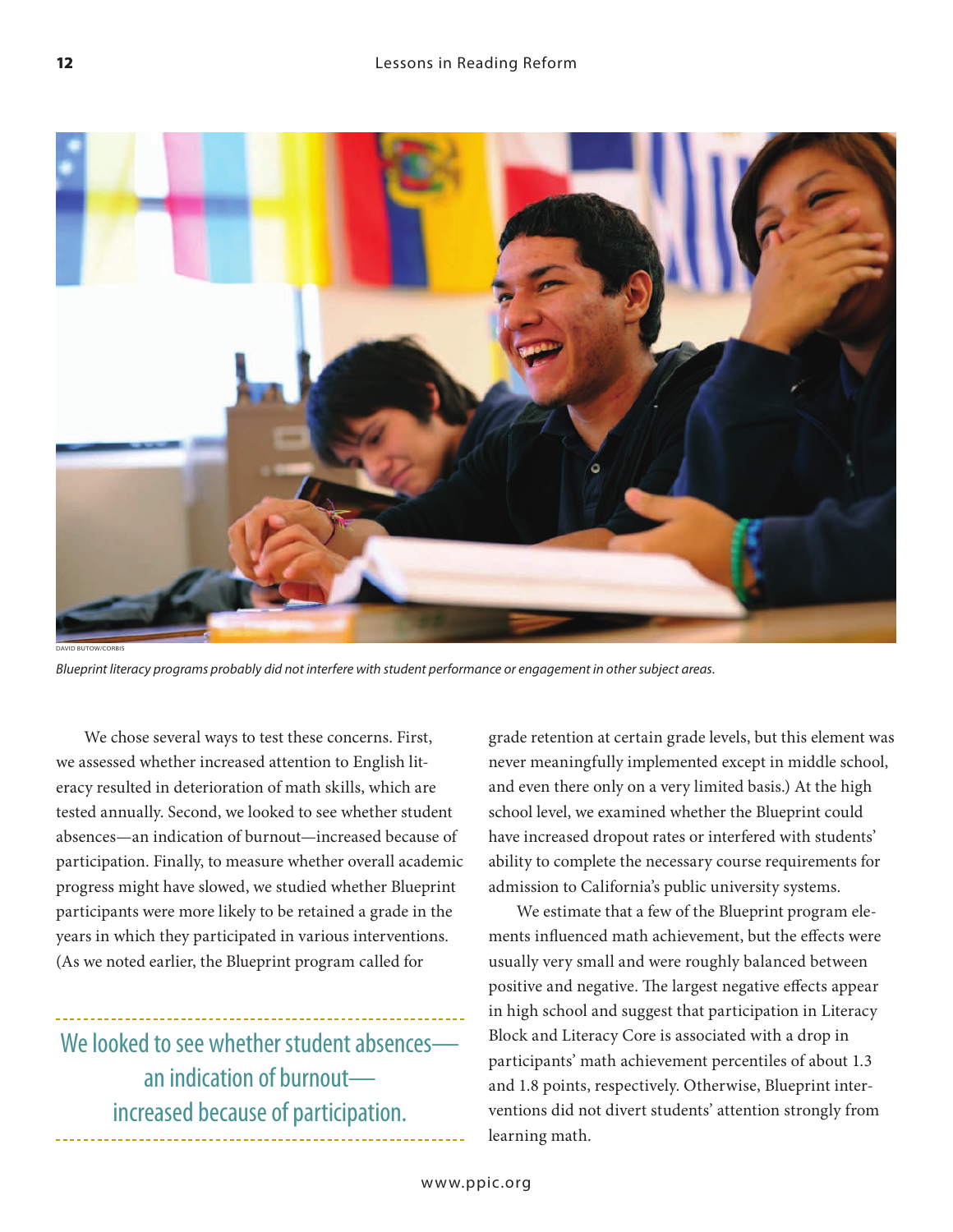In both elementary and high schools, we found that three Blueprint elements decreased absences and increased school attendance, and one element was associated with increased absences. This is again a mixed result, but one that, overall, is more supportive of the notion that the literacy programs did not systematically cause burnout. In middle schools, however, five Blueprint elements were found to be associated with increased absences, while three pointed the other way. We estimate that participation in Literacy Block or Literacy Core increased absences by about 0.3 and 0.4 percentage points, for non-EL and EL students, respectively. (By comparison, in high school, we found that these two programs would likely decrease absences by about 0.4 percent.) Given that the average student was absent 4.4 percent of the time in elementary school, 5.4 percent of the time in middle school and 4.8 percent of the time in high school, a shift of 0.3 or 0.4 points in either direction is a fairly big effect in relative terms. But in real terms, a 0.4 percent drop in attendance translates to less than one day out of a 180-day school year.

Were Blueprint participants more likely to be retained, that is, held back a grade? We found few associations in the elementary and middle school models to support that hypothesis. A few Blueprint variables appeared to matter, in both positive and negative directions, but the effects were quite small. In high schools, the effects were also small, but they are also uniformly negative; this suggests that Blueprint participation had the opposite effect in high school—it lowered the probability of being retained.13 The Blueprint element that had the largest effect on high school retention rates, in both directions, was the Literacy Core program. Students who attended were estimated to lower their probability of being retained by 3.6 percent. This is quite a large reduction, comparatively—on average, only 4.8 percent of students are retained a grade in high school. By another measure, we found indications that participating in one additional Blueprint intervention in high school lowered the probability of grade retention by 0.9 percent. Our overall conclusion is that the link between Blueprint participation and grade retention is weak and, typically, small and negative.

To evaluate the extent to which Blueprint interventions influenced whether students graduated from high school and whether they completed the course requirements for admission to California's two public university systems, our analytical methods changed, in part because we were measuring longer-term outcomes and because graduation and course completion are unique events, not differences over time.<sup>14</sup> We would expect a negative but noncausal relationship between Blueprint participation and these outcomes. Students identified as needing Blueprint interventions were, by definition, already having academic difficulties. They would therefore already be less likely than other students to graduate from high school and less likely to complete the necessary college preparatory coursework. It is important not to attribute the results of these built-in characteristics of the sample group to the Blueprint itself. Moreover, this selection problem limits our ability to make causal inferences.<sup>15</sup>

Our overall conclusion is that the link between Blueprint participation and grade retention is weak and, typically, small and negative.

It is not surprising, therefore, that the raw data suggest that students who were involved in the Blueprint interventions during high school were much less likely to graduate. Students who had participated in at least one Blueprint intervention were about 9 percent less likely to graduate. When we control for characteristics of students and schools, this number drops to about 2 percent—still a large number in terms of the graduation rate, given that approximately 89 percent of the student sample ultimately graduated from high school. But again, we doubt that this means that the Blueprint program *caused* students to drop out; rather, their reading and writing deficiencies likely led directly to both their participation in the Blueprint and their lower probability of graduating.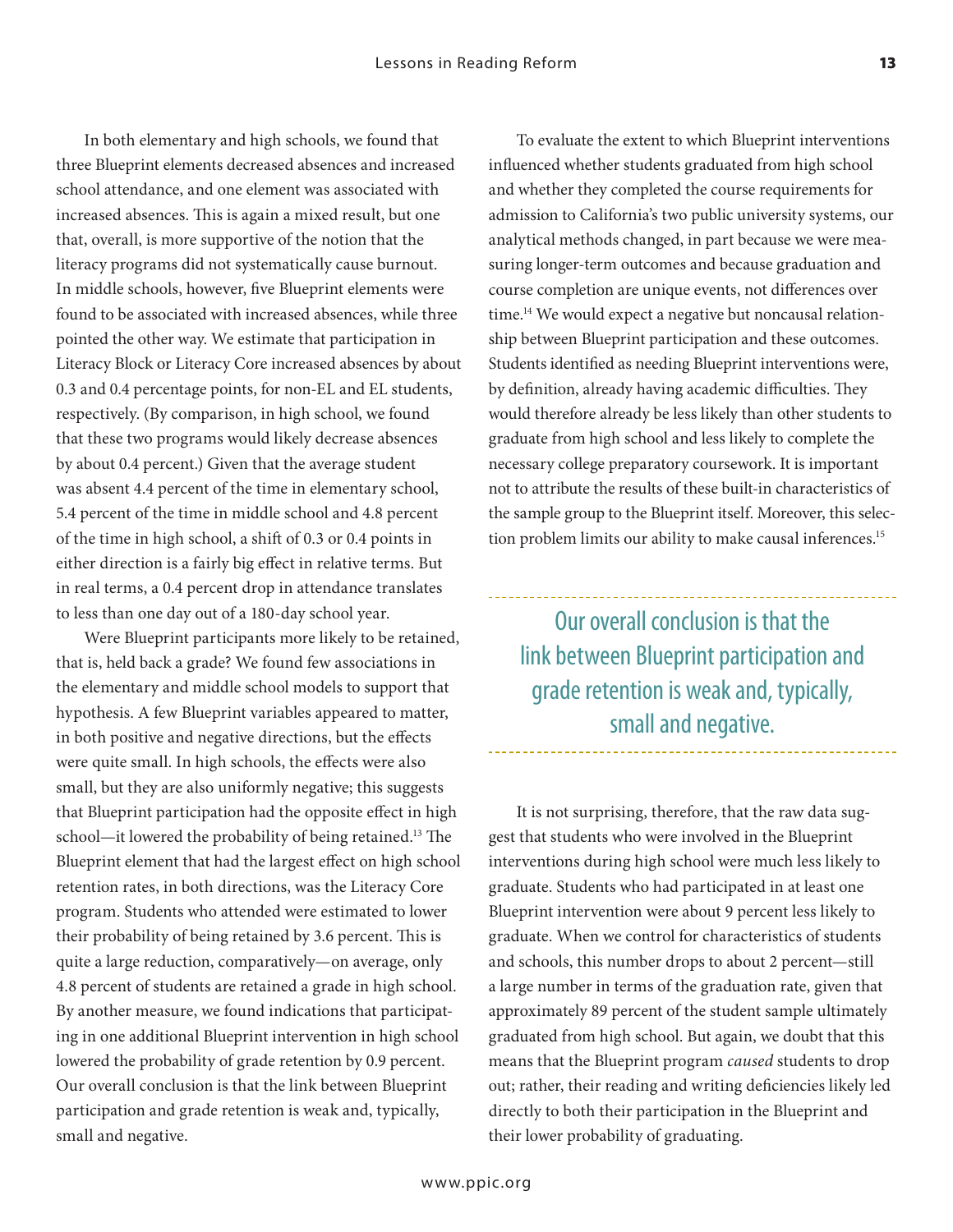We also tested the effects on graduation of participation in more than one Blueprint element.<sup>16</sup> Figure 8 shows the results, which suggest a negative effect for those who took part in one or two interventions, roughly no effect for those who participated in three or four interventions, and a positive effect for those who took part in five or more interventions.

In a fashion similar to our graduation analysis, we evaluated the effects of Blueprint interventions on completion of courses necessary for admission to California's two state university systems, known as the A–G requirements. Again, we relied on the same set of student- and schoollevel variables to remove as much bias as possible from negative selection into the Blueprint program.

Approximately 36 percent of our entire student sample completed the university course requirements, and 29 percent of the total sample participated in at least one Blueprint intervention. When we examined completion rates in the raw data, we found that Blueprint participants were about 27 percent less likely than other students to complete all the  $A-G$  requirements.<sup>17</sup> Again, this should not be interpreted as evidence of the Blueprint causing lower completion rates. Low achievers are more likely to be steered into the Blueprint supports and interventions in the first place. Just as with our graduation analysis, the relationship between Blueprint participation and A–G requirement

**Figure 8. Students who participated in several Blueprint interventions were more likely to graduate from high school**



NOTE: For middle schools, effects are significantly different from zero in 2002–2003 through 2004–2005; for high schools, effects are significantly different from zero for all years except 2004–2005.

completion becomes far smaller when we include student and school characteristics as variables. Participation in the Blueprint is associated with about an 8 percent reduction in the probability of completing the A–G requirements.

We also evaluated the effects of additional Blueprint interventions on the completion of the university course requirements only among students who participated in at least one Blueprint element, a technique that should lessen bias. We found that multiple Blueprint interventions apparently do not affect whether students complete the entire set of university course requirements, at least when we control for both student and school characteristics.

Multiple Blueprint interventions apparently do not affect whether students complete the entire set of university course requirements.

We also examined how Blueprint interventions affect class-taking behavior on a year-by-year basis for each student, a more convincing approach. We inferred the effect of participation by comparing the number of A–G courses completed in years when the student participated in a Blueprint intervention to years when he or she did not.<sup>18</sup>

As one might expect, the summer school Blueprint element bears no relation to the number of A–G courses taken during the school year. Conversely, Blueprint interventions during the school year have significant negative effects on student class-taking behavior within years, and are associated with a roughly one-for-one reduction in the number of university course requirements taken by students in the year of the intervention.

At first glance, these strong and negative results appear to be at odds with the previous finding that participation in additional Blueprint interventions does not affect whether a student completes *all* of the A–G requirements. Looking more closely, we can see that since Blueprint participants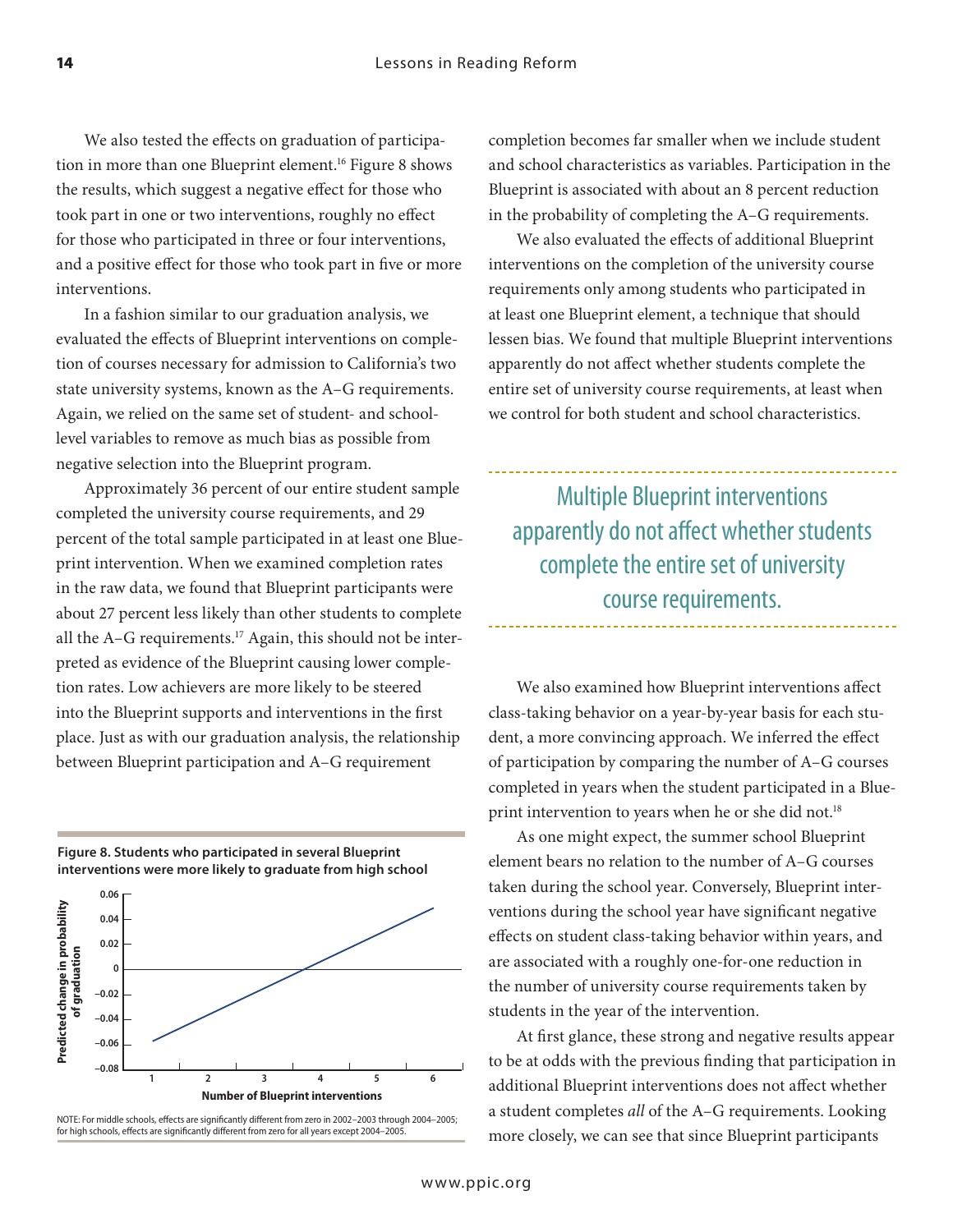were, on average, so far from completing the A–G course requirements, taking an extra class or two of English did little or nothing to lower the already low probability that they would complete all of them. Table 2 provides summary statistics for Blueprint participants' progress in completing the university course requirements. It shows that almost three-quarters of the students participating in the Blueprint interventions ended up three or more subject requirements away from completing the full A–G set. Because each of the subject requirements requires a student to pass two to eight semester-length courses, we infer that most of these students would have fallen far short of completing the California public university admission requirements with or without the Blueprint reforms.

Finally, we examined the nature of the classsubstitution behavior of Blueprint participants. Students who give up classes in order to participate in Blueprint most commonly drop foreign-language classes. They also tend to drop art and science classes. Blueprint participants are more likely to complete university-required courses in

**Table 2. Most Blueprint participants were well short of completing A–G admission requirements** 

|                                             | <b>Share of Blueprint</b><br>participants |
|---------------------------------------------|-------------------------------------------|
| <b>Number of required courses completed</b> |                                           |
| All                                         | 13.7                                      |
| 5/7                                         | 12.7                                      |
| 4/7                                         | 12.4                                      |
| 3/7                                         | 14.6                                      |
| 2/7                                         | 16.2                                      |
| $1$ or $0$                                  | 30.5                                      |
| <b>Subject areas completed</b>              |                                           |
| Math                                        | 32.4                                      |
| English                                     | 35.0                                      |
| Science                                     | 45.0                                      |
| Social studies                              | 72.0                                      |
| Art                                         | 57.5                                      |
| Foreign language                            | 39.0                                      |

NOTE: The seventh university course requirement is that students take two additional semesters in any university-eligible classes in any of the six required subjects. We assume that no student fulfills this final requirement until the six listed in the table are completed.

Almost three-quarters of the students participating in the Blueprint interventions ended up three or more subject requirements away from completing the full A–G set.

English and, to some degree, in math and social studies. This implies that Blueprint interventions in fact encourage participants to take additional classes in the two A–G subjects that they are least likely to complete, English and math. Because these are core subjects, this could be construed as a salutary outcome, regardless of a participant's post–high school plans.19

#### Conclusions

Our findings validate the idea that extra time on task for students who are behind in reading can lead to meaningful gains in literacy. The Blueprint reforms boosted reading achievement in elementary and middle schools, but not high schools, and did not appreciably hurt student performance or engagement in other subject areas. It is clear that for elementary and middle school students, additional time on task—whether through double- or triple-length classes or longer school days—generally boosted reading achievement. The most impressive effect was from the Literacy Core program for non-EL students in middle school, which was associated with a rise of 5.5 percentile points in reading in the year the student participated—a sizable gain.

An important aspect of the Blueprint was professional development for teachers, operating in part through the placement of peer coaches in each school.<sup>20</sup> We found no effects when the ratio of peer coaches to enrollment at each school varied, but more complex models did suggest that peer coaching tended to become a positive and significant contributor to students' reading gains in the later years of the program. In addition, at the elementary school level, we estimate that the overall effect of peer coaches was positive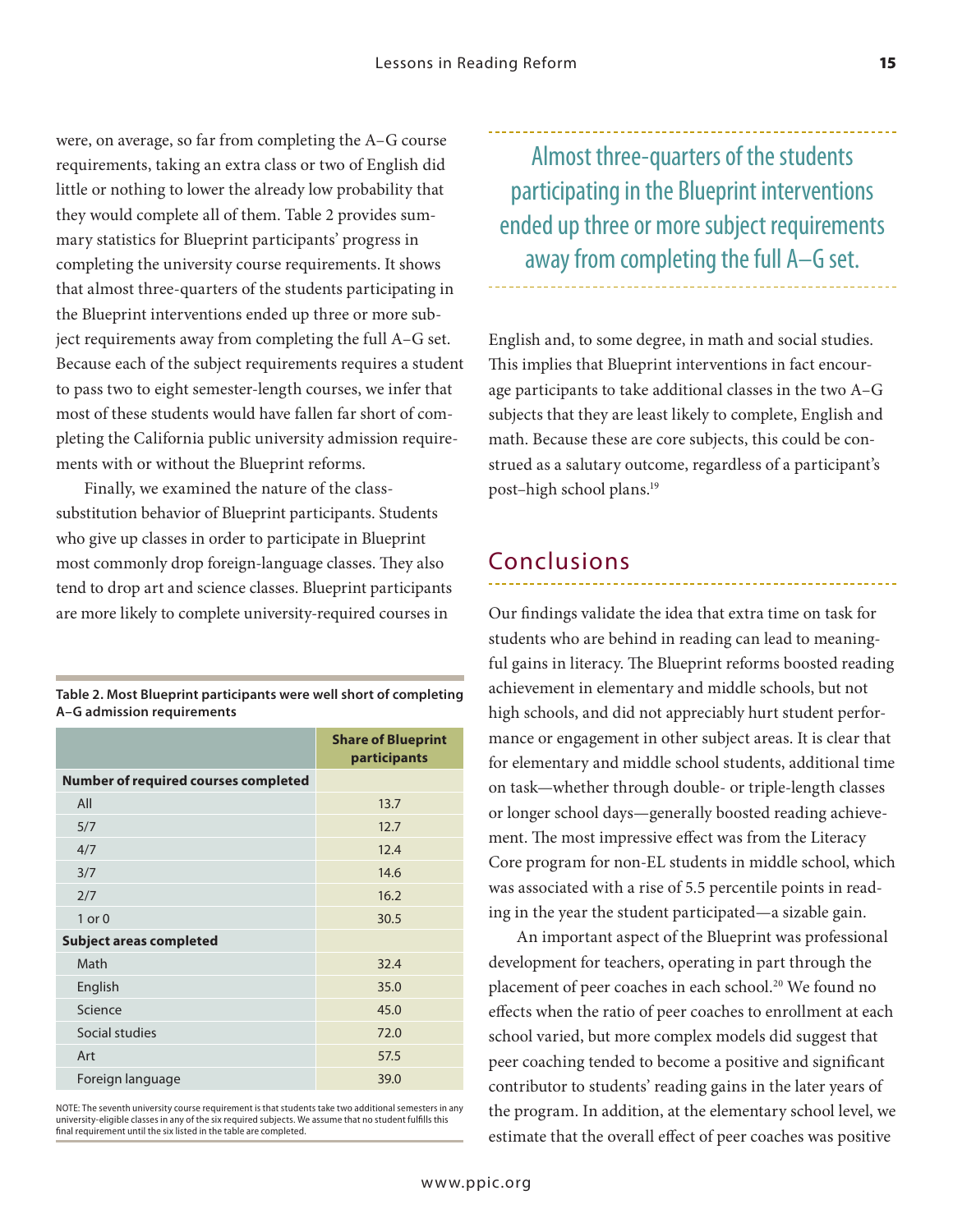if we take into account the possibility that it could vary with the experience of the classroom teacher. Specifically, we found that elementary students with more experienced teachers were more likely than students with less experienced teachers to gain from increases in the intensity of peer coaching at their schools.

The fact that extensive professional development for teachers accompanied extended-length classes should not be overlooked. We cannot test whether this professional development was crucial, because all teachers received this training. Without evidence on whether the teacher training was a prerequisite for the effectiveness of extended-length classes, a fiscally cautious policymaker might conclude that a district should invest in both extended-length classes and professional development.

High school adolescents might be particularly vulnerable to the stigma of being pulled out of regular English classes to participate in double- or triple-length English classes.

In sharp contrast to the results for lower grades, reforms at the high school level appear to have actually slowed gains in reading achievement for participants. It is impossible to know for sure why this was the case, but there are numerous possible explanations. The reforms in the lower grades built on Chancellor Alvarado's experience in implementing somewhat similar reforms primarily in kindergarten through grade 8 in New York's District #2 (Stein, Hubbard and Mehan 2004). This suggests that SDUSD administrators as a whole had little experience in implementing similar reforms at the high-school level. This would be an unfortunate explanation, since it would imply that reforms were dependent on the career paths and experiences of individual administrators—leaving in doubt the replicability of such reforms in districts without

similarly experienced administrators. Another possibility is that administrators had difficulty recruiting high school teachers for the crucial peer coaching positions. Third, as originally hypothesized by Betts, Zau, and King (2005), high school English teachers did not embrace the literacy reforms in the same way that teachers in lower grades did, in part because they viewed themselves as teachers of literature, not basic reading skills. Several teachers reaffirmed this attitude in conversations with us. Finally, Steele's theory of stereotype threat, in which students underperform when placed in situations in which they feel stereotyped, could play a role here (Steele 1997). Betts, Zau, and King (2005) hypothesize that high school adolescents might be particularly vulnerable to the stigma of being pulled out of regular English classes to participate in double- or triple-length English classes. One parent told the authors that, in her daughter's high school, students in the double- and triple-length English classes were resented by others for allegedly taking school resources away from other students; these students were often referred to in the hallways as "'tards." One can imagine the effect of such epithets on a psychologically fragile adolescent.<sup>21</sup>

As for concerns about student burnout, we found no evidence that Blueprint participation increased students' rate of grade retention in any grade span. In fact, at the high school level, it appears that students who participated in many interventions were less likely to repeat a grade than in years when they did not participate. Similarly, Blueprint participation is related to *reduced* rates of absence at the high school level (although it is not systematically related to absences in lower grades). By these two measures, the Blueprint may have had positive effects at the high school level in spite of the negative effects on reading scores. As our final measure of burnout, we studied the decision to drop out of high school. Although it is true that, overall, Blueprint participants were more likely to drop out, those who participated extensively were significantly less likely to drop out than otherwise similar students who did not participate in the interventions at all.

This report has not focused on the costs of the Blueprint reforms. The expenditures, which the American Institutes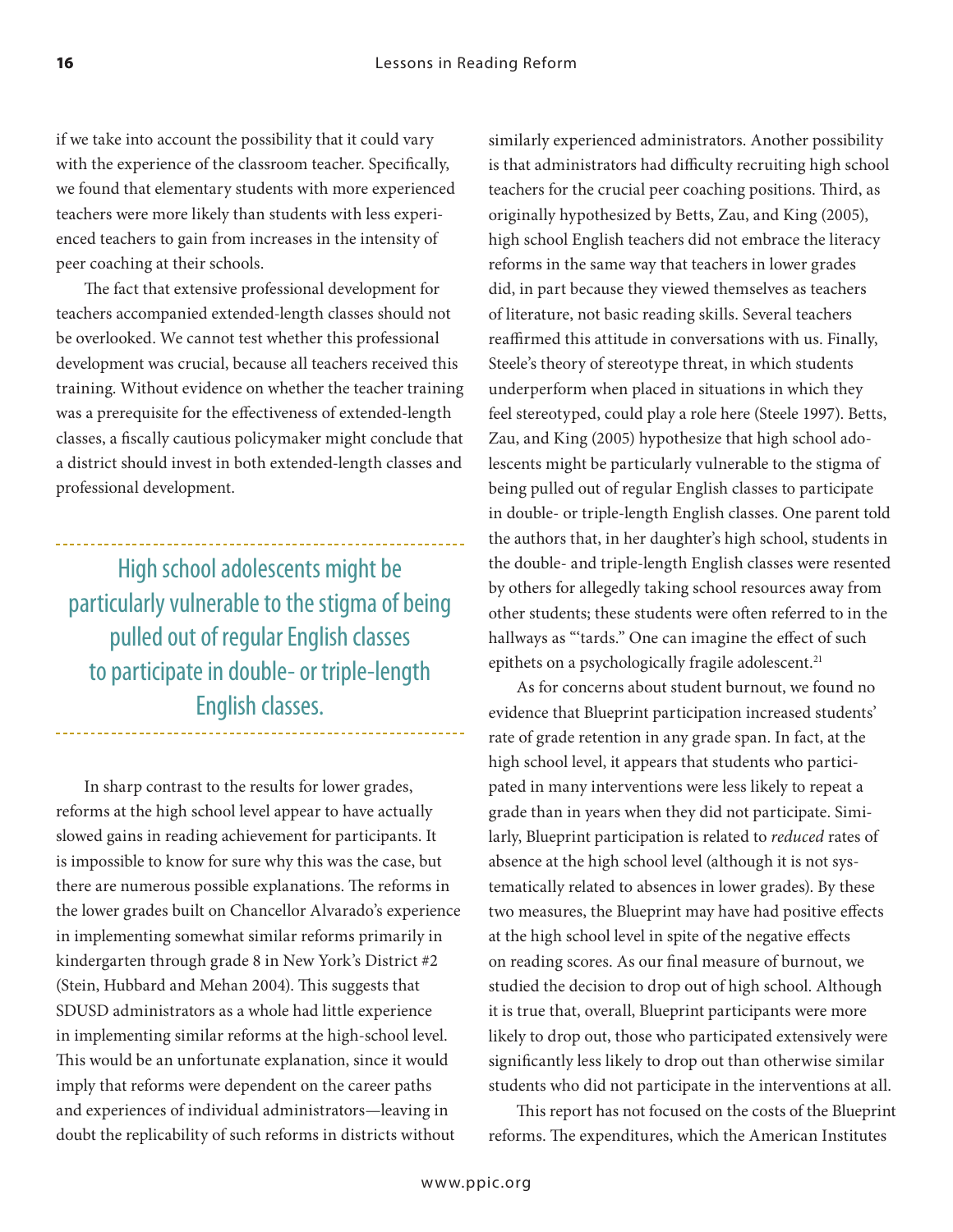for Research estimates at \$57.5 million in the 2000–2001 school year, were largely financed internally and through a waiver the district obtained to use federal Title I money to fund part of the reforms.<sup>22</sup> Betts, Zau, and King (2005, 3-4) report that, over the five years of the Blueprint reforms, the district obtained \$33.5 million from three charitable foundations.23 Clearly, these funds were only a small portion of the overall Blueprint expenditures over five years. Given an average of about \$6.5 million a year in external funding spread over about 130,000 students—an increase in spending of about \$50 per pupil per year—the capacity of some reforms to boost student reading achievements by several percentile points in lower grades is a point policymakers may wish to note.

## Lessons and Recommendations

Four policy lessons emerge from our analysis.

- 1. Providing additional time for reading to students who are struggling, in a structured setting in which teachers have received training on teaching literacy, can indeed boost students' literacy levels. The effects of extendedlength English classes for middle school students in San Diego were especially large.
- 2. Extending the school year at the lowest-decile elementary schools (Focus schools) may have been the main reason why this program boosted achievement so significantly. Replication of an extended school year in lowperforming elementary schools, with and without the additional literacy supports provided by the Blueprint, would be a highly valuable exercise in other districts.
- 3. The Blueprint reforms countered the tendency, at least in California, to implement a slew of interventions in isolation from each other, creating an uncoordinated

and potentially incoherent overall approach to boosting achievement. California's laws have created hundreds of programs that provide state funding for specific K–12 programs. The Blueprint reforms challenged this approach, emphasizing an integrated and coherent strategy focused on literacy—professional development focused on providing teachers with similar skill sets across all grades, and a system of continuous literacy testing also encompassed all grades. Some Blueprint interventions were offered in all three grade spans.

4. Early intervention to aid students who lag behind in reading might be far more effective than intervention in high school. This finding in relation to the San Diego reforms could be of considerable importance to the 22 states that currently require students to pass a high school exit examination to obtain a high school diploma. In their study of the exit exam CAHSEE, Zau and Betts (2008) make a similar argument for intervening early in children's school careers, based on the finding that grade 4 test scores and report cards successfully predict which elementary school students will pass the high school exit exam six to eight years later. Interventions in grade 12 for students who had yet to pass California's exit exam seem to produce little gain.

State policymakers may want to encourage districts to find ways to develop coherent and integrated interventions that span elementary, middle, and high schools. One tactic would be to provide districts with more flexibility on how they spend state dollars. In fact, the state has moved in this direction in recent years, but explicit policies to encourage districts to implement reforms on a multi-grade basis would also be helpful.

Reforms at the federal level could also help districts implement comprehensive reforms. The federal govern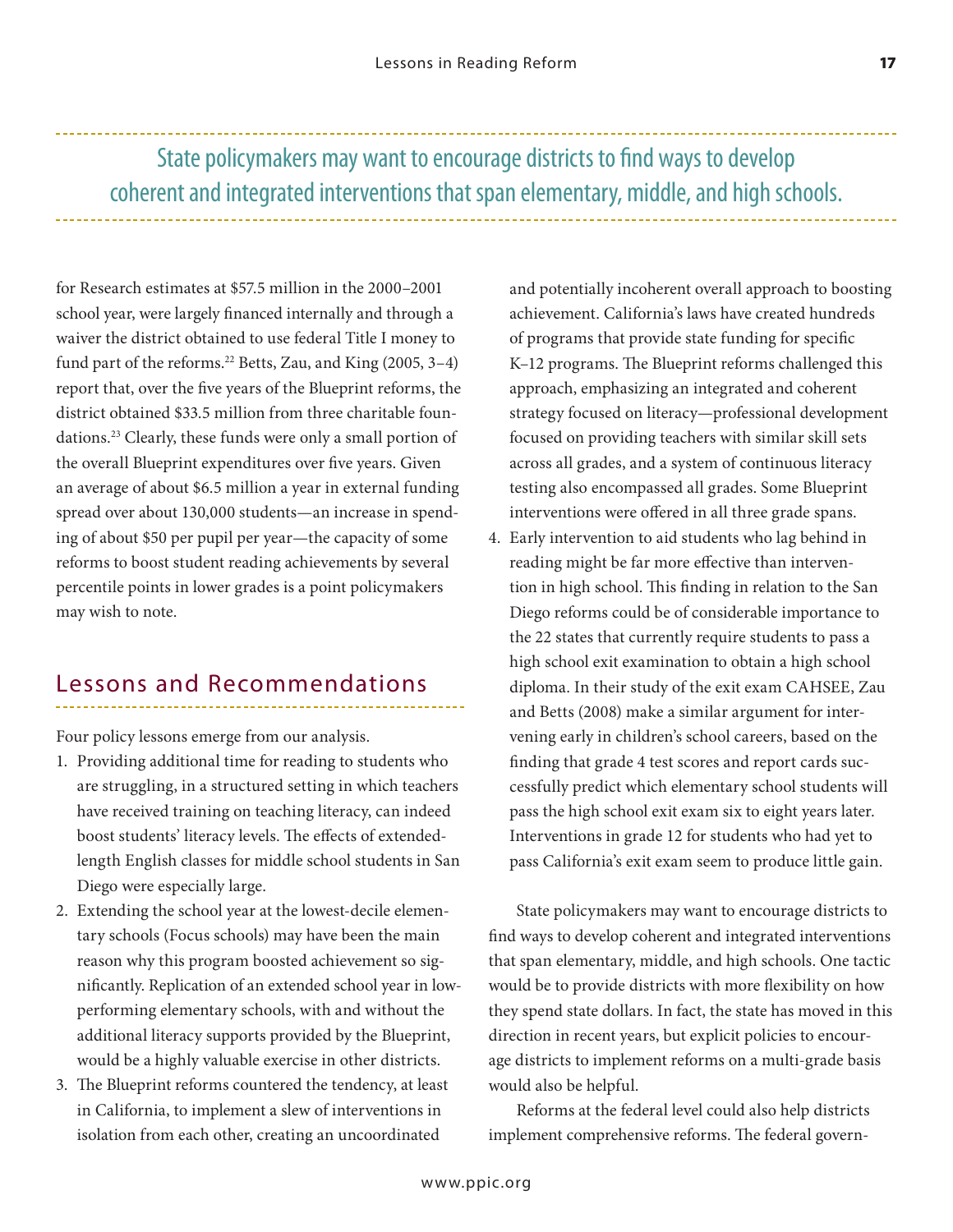ment could facilitate district innovation by making it simpler to apply for a waiver to use Title I money to subsidize district-wide interventions, on the condition that such interventions are carefully designed and aligned with the federal government's overall goal of boosting achievement across the board.24

It is clear that that many of the Obama administration's education reforms have to do with how school quality is measured. On the question of how states should intervene in schools that fail to make adequate yearly progress, the public has seen very few proposed changes from the various broad prescriptions outlined in the original NCLB. This

is not an accident. Rigorous evaluations have yet to reveal much about the best ways to help struggling students.

This study provides long-term evidence on one such intervention in San Diego. We have an acute need in the policy community to replicate and extend this and similar interventions in other locales. Combined with rigorous quantitative plans on how to study the impacts on student achievement of each intervention, such reforms could do much to help the accountability movement fulfill its original goal of not simply measuring student achievement but of acting decisively and effectively to remedy achievement gaps wherever they are found within a school district. ●

#### Acknowledgments

The authors thank many administrators at San Diego Unified School District, in particular Karen Bachofer (now at the University of California, San Diego) and Peter Bell, for helpful conversations and assistance with data issues. We are grateful to Debbie Beldock, Richard Murnane, David Neumark, Hans Johnson, and Lynette Ubois for their many useful suggestions. We thank Richard Greene and James Torr for skillful editorial assistance. We thank The William and Flora Hewlett Foundation, the Bill and Melinda Gates Foundation, and the Donald Bren Foundation for their generous financial support, without which this project would not have been possible. The data used in this project build upon a large database that a team led by Julian Betts has been working on since 2000. We warmly acknowledge funders of our previous projects that created the data infrastructure that made the current project feasible: The Atlantic Philanthropies, the Bill and Melinda Gates Foundation, the Girard Foundation, The William and Flora Hewlett Foundation, and the Public Policy Institute of California.

> A technical appendix to this report is available on the PPIC website: http://www.ppic.org/content/pubs/other/810JBR\_appendix.pdf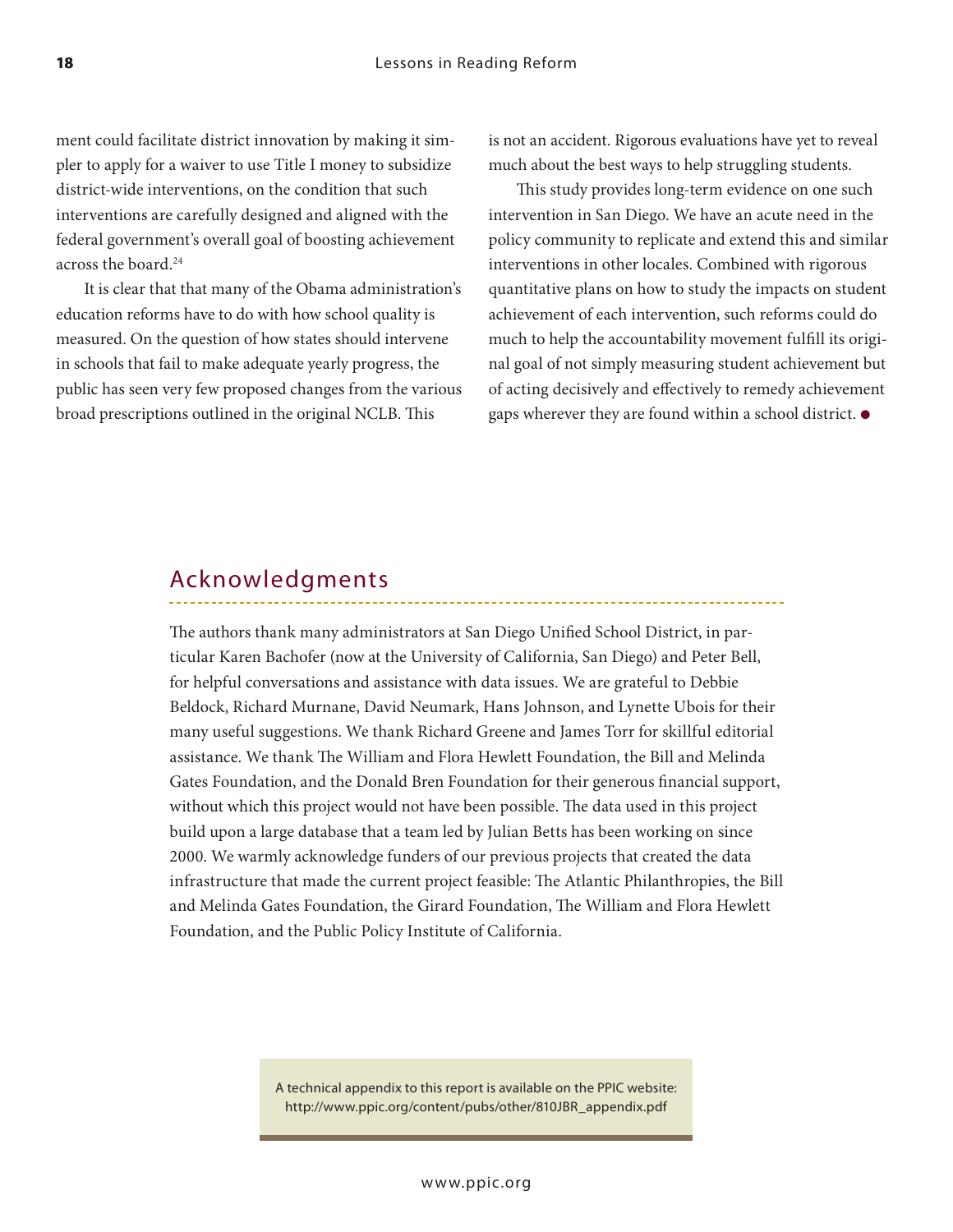#### Notes

1 For examples of academic studies, see Bryk 2003 and Jacob 2003.

2 One of the strongest sources of opposition was teachers, who criticized what they saw as top-down imposition of prescriptive reforms and the implication—in the establishment of peer coaching and other forms of professional development—that their knowledge and experience were being ignored. Ravitch reports that teachers "uniformly were bitter about the high-handed way in which the reforms were imposed on them. . . . Those who didn't go along were bullied" (Ravitch 2010). Although these claims may be valid, the point is to know whether the reforms succeeded in boosting student achievement.

<sup>3</sup> The present report builds directly on the work of Betts, Zau, and King (2005), which represents the first and only studentlevel analysis of the impact of the reforms. A limitation of that study is that it analyzes the reforms only through spring 2002, the end of the second year of the reform. It is important to know whether early gains were sustained, diminished over time, or in fact grew as district teachers and administrators gained experience with the reforms. The present study also extends the previous work by examining a far richer array of outcomes, including the probability of grade retention, the completion of the collegepreparatory sequence in high school, and the completion of high school. See pages 7–10 of Betts, Zau, and King 2005 for an overview of related work.

4 For more details see Betts, Zau, and King 2005, and especially Stein, Hubbard, and Mehan 2004.

5 API is the acronym for the Academic Performance Index, a statistic measuring overall student achievement in a school. The California Department of Education calculates the API for each school annually. It also ranks schools into ten API deciles. Hence API-2 schools rank in the second-lowest decile of achievement statewide.

6 In addition, all secondary school students with D/F grades attended a more traditional type of summer school consisting of six weeks of courses in core subjects.

7 By comparison, the average number of peer coaches as a percentage of enrollment ratio was 0.2, 0.1, and 0.05 percent in elementary, middle, and high schools, respectively, and the average years of peer coaches' teaching experience was 14, 12, and 14.

8 The last of these is slightly different in that the overall effect never becomes positive and significant.

9 We thank Karen Bachofer for this insight.

<sup>10</sup> For instance, in middle schools, the peer coach variable had a negative and significant effect in 1999–2000 and no significant effect in 2000–2001, followed by positive and significant effects in 2001–2002 and 2002–2003, before becoming statistically insignificant (but still positive) in the following two years.

<sup>11</sup> The effects of Blueprint elements may have varied in other ways over time. In our test score models, we assume that an intervention in grade 8 affects achievement gains in grade 8 but not in later grades. It is possible that such gains are temporary, so that larger-than-average gains for students in grade 8 would be followed by smaller-than-average gains in grade 9. Conversely, it could be that participating in a reading intervention in grade 8 boosts achievement gains in grade 8 as well as in grades 9 and up. Data availability limits our ability to test these possibilities. When we repeated our test-score models adding the previous year's Blueprint participation, by far the most common finding was that exposure to a Blueprint element in the prior year increased achievement gains in the current year. This occurred in just over half the cases. In only about 10 percent of cases was there evidence of a negative effect in a later school year, and these cases involved high school interventions that we had already estimated to have an overall negative effect. In the remaining 40 percent of cases, no evidence of an effect of past exposure to a Blueprint element emerged. We conclude that, in elementary and middle schools, the Blueprint led, in many cases, to both immediate and future gains in achievement; in high schools, the negative effects sometimes spilled over into the year following.

12 Alberto Ochoa, co-chair of the San Diego County Latino Coalition on Education, in an October 29, 2001, op-ed in the *San Diego Union-Tribune*, expressed concern that Latinos would be predominantly assigned to the extra-length English classes. In a separate, October 9, 2001, letter on behalf of the coalition to the district school board, Ochoa equated the double- and triple-length English classes that the final version of the Blueprint implemented with academic tracking, which he argued would reduce Latinos' ability to complete course requirements needed for admission to the University of California and California State University (UC and CSU) university systems. See Ochoa 2001a, 2001b.

<sup>13</sup> In SDUSD, high school students are not formally retained. Rather, students' grade level is determined by the number of semester credits earned (i.e., courses passed) to date. For the purpose of this report, the term "retained" indicates that a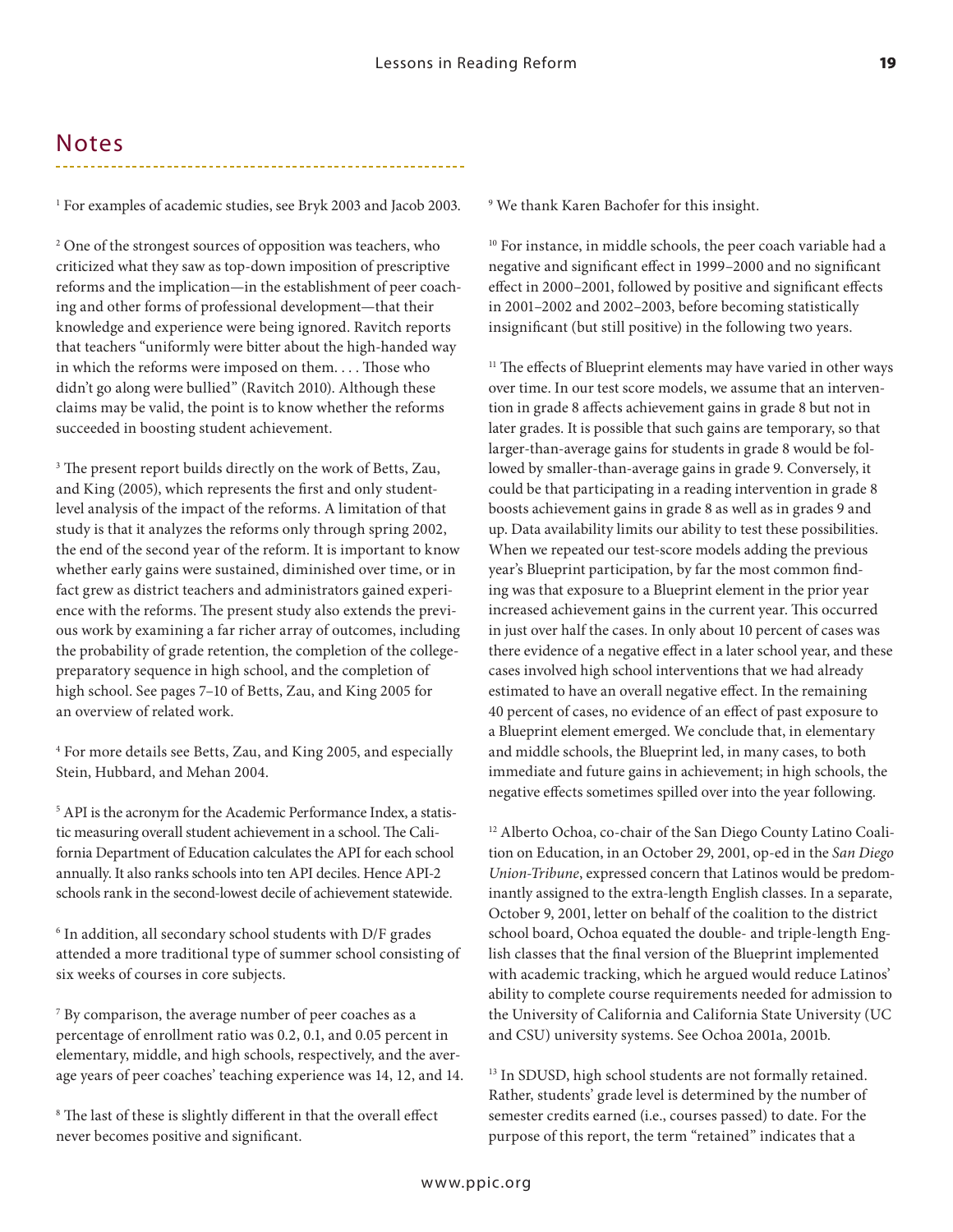student had not earned enough credits in a given school year to be considered "on-track" with his/her cohort/class.

<sup>14</sup> In evaluating the extent to which Blueprint interventions affected whether students graduated from high school and whether they completed the course requirements for admission to California's two public university systems, we cannot use our previous technique of student fixed effects to remove variation in ability or motivation across students. Because graduation outcomes are only observed one time for each student, in lieu of a student fixed effect, we use the rich set of variables available in our dataset to remove as much of the negative bias as possible. At the student level, these variables include indicators for race, gender, EL status, parental education levels, and students' standardized test scores in math and reading (Stanford 9) at the end of grade 8. The technical appendix (available at http://www.ppic.org/content/pubs/other/810JBR\_appendix.pdf) describes the school-level variables we also included in these models.

<sup>15</sup> As evidence that those who participate in Blueprint interventions are relatively academically challenged, we repeated our test-score models without a student fixed effect. In this inferior approach, we compared one student with another rather than comparing the same student's achievement gains in different years, with and without Blueprint participation. In most cases, the estimated effect of Blueprint elements became smaller. For instance, in middle school, the estimated effect of Literacy Block switched from a positive to a negative effect that is about 50 percent larger. Summer school for elementary students, instead of having zero effect on reading gains, is estimated to have a large negative effect. These changes are almost surely due to the inability of these models to fully account for differences among students. Similarly, the results for graduation and A–G course completion are likely to be overly pessimistic because we are compelled to compare one student with another.

<sup>16</sup> We can somewhat mitigate the negative bias in our estimates by evaluating the effects of *additional* Blueprint interventions, conditional on participating in at least one intervention. If the majority of the negative selection bias is associated with participation, and not additional interventions among participants, we can provide estimates of the effects of additional interventions that are relatively unbiased. Nonetheless, these estimates could be biased downward or even upward. (A downward bias would arise if it were the truly struggling students who participated in more than one intervention. Less intuitively, an upward bias could arise if it were the more highly motivated students among those below grade level who elected to participate in more Blueprint interventions.)

<sup>17</sup> There are seven A–G requirements. Students must take three years of college preparatory mathematics courses, four years of English, three years of history/social science, two years of laboratory science, two years of a foreign language, one year of visual and performing arts, and one year of additional college preparatory elective courses in any of these subjects.

<sup>18</sup> Because the effects of Blueprint interventions on the completion of the university course requirements are likely to be most severe when they take away class time during the school year, in our model, we control separately for the four main interventions at the high school level: Literacy Block, Literacy Core, Literacy Block/Core for EL students, and Blueprint summer school.

<sup>19</sup> Rose and Betts (2004) find evidence that passing certain high school math courses is highly indicative of success in college and the labor market a decade after graduation.

20 The district also provided more traditional professional development to teachers on literacy topics. However, no consistent data on who participated in these other forms of professional development were kept, and so we focus on the peer coaches.

 $21$  Steele (1997) argues that placing a student in a situation that emphasizes negative stereotypes about that student's group can lead to underperformance.

22 American Institutes for Research 2002, page VII–7. This works out to roughly \$400 per student enrolled in the district that year. However, as we note later in the section, most of these funds do not represent additional district costs but rather a reallocation of expenditures.

<sup>23</sup> The foundations were the Bill and Melinda Gates Foundation, The Walter and Flora Hewlett Foundation, and the Atlantic Philanthropies.

<sup>24</sup> San Diego Unified had to apply to the federal government for a waiver to allow it to use federal Title I funding to help pay for the Blueprint reforms in Title I schools. Federal policy dictates that Title I money (for schools serving disadvantaged students) cannot supplant district spending for programs that already exist in all district schools. SDUSD had to apply for a waiver because the Blueprint's theory of action was that any child, rich or poor, could lag behind in reading and writing and therefore could benefit from additional time on literacy tasks with the help of highly trained teachers.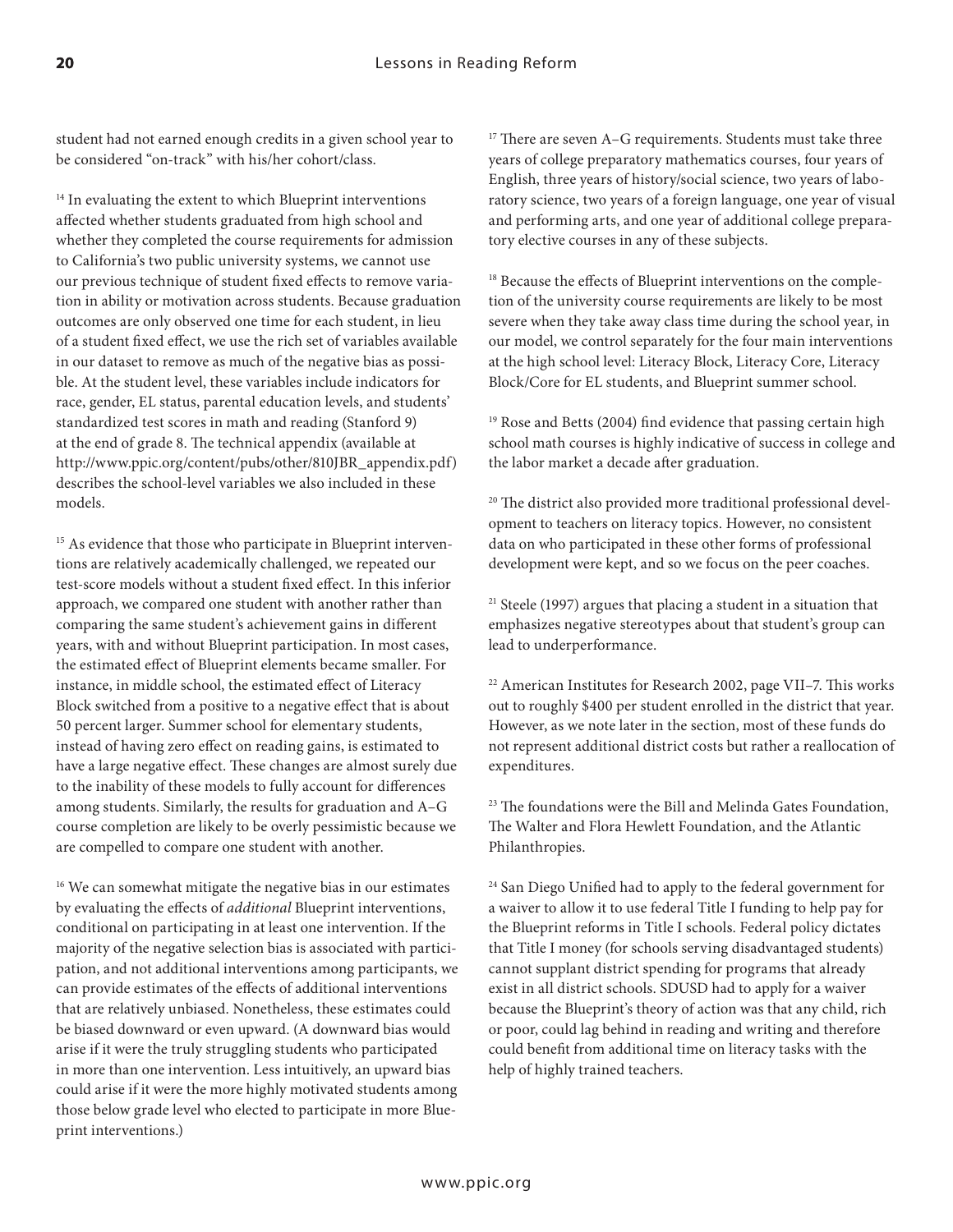#### References

American Institutes for Research. 2002. *Evaluation of the Blueprint for Student Success in a Standards-Based System*. Palo Alto, CA: American Institutes for Research.

Ashenfelter, Orley. 1978. "Estimating the Effect of Training Programs on Earnings." *Review of Economics and Statistics* 60 (1): 47–57.

Betts, Julian R. 2005. "The Promise and Challenge of Accountability in Public Schooling." In *Urban School Reform: Lessons from San Diego*, ed. Frederick M. Hess (Cambridge, MA: Harvard Education Press), 157–76.

Betts, Julian R., Andrew Zau, and Kevin King. 2005. *From Blueprint to Reality: San Diego's Education Reforms*. San Francisco: Public Policy Institute of California.

Betts, Julian R., Andrew Zau, and Lorien Rice. 2003. *Determinants of Student Achievement: New Evidence from San Diego*. San Francisco, Public Policy Institute of California.

Bryk, Anthony S. 2003. "No Child Left Behind, Chicago Style." In *No Child Left Behind? The Politics and Practice of School Accountability*, ed. Paul E. Peterson and Martin R. West (Washington, DC: Brookings Institution Press), 242–68.

Jacob, Brian A. 2003. "A Closer Look at Achievement Gains Under High-Stakes Testing in Chicago." In *No Child Left Behind? The Politics and Practice of School Accountability*, ed. Paul E. Peterson and Martin R. West (Washington, DC: Brookings Institution Press), 269–91.

Ochoa, Alberto. 2001a. Op-ed. *San Diego Union-Tribune*, October 26.

Ochoa, Alberto. 2001b. Letter to SDUSD Board Members on behalf of the San Diego County Latino Coalition of Education, October 9.

Ravitch, Diane. 2010. *The Death and Life of the Great American School System: How Testing and Choice Are Undermining Education*. New York: Basic Books.

Rose, Heather, and Julian R. Betts. 2004. "The Effect of High School Courses on Earnings." *Review of Economics and Statistics*  86 (2): 497–513.

Steele, Claude M. 1997. "A Threat in the Air: How Stereotypes Shape Intellectual Identity and Performance." *American Psychologist* 52 (6): 613–29.

Stein, Mary Kay, Lea Hubbard, and Hugh Mehan. 2004. "Reform Ideas That Travel Far Afield: The Two Cultures of Reform in New York City's District #2 and San Diego." *Journal of Educational Change* 5 (2): 161–97.

Zau, Andrew C., and Julian R. Betts. 2008. *Predicting Success, Preventing Failure: An Investigation of the California High School Exit Exam*. San Francisco: Public Policy Institute of California.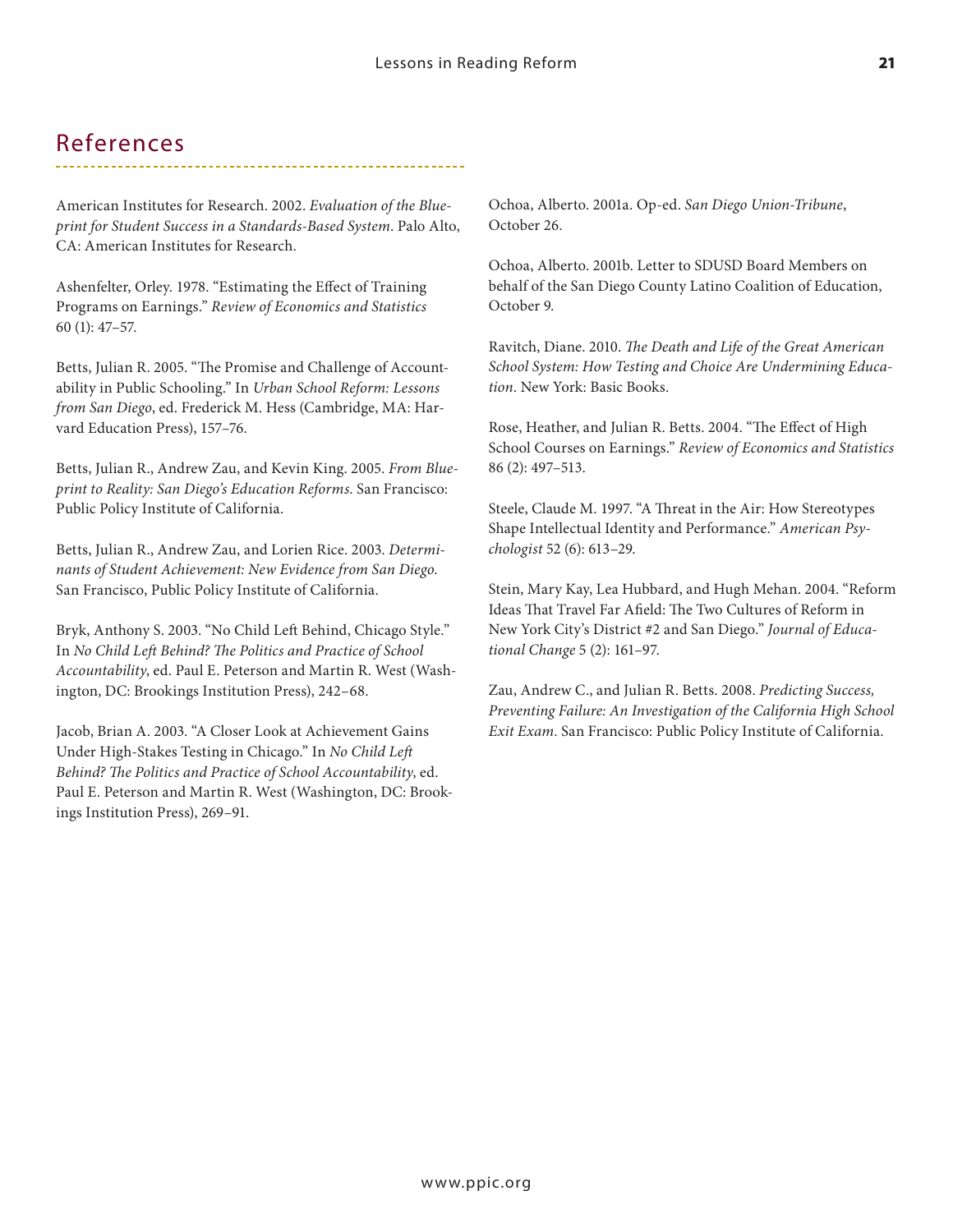#### About the Authors

Julian Betts is an adjunct fellow and a 2009–2010 Bren fellow at the Public Policy Institute of California. He is also professor and chair of economics at the University of California, San Diego, and a research associate at the National Bureau of Economic Research. He has written extensively on the link between student outcomes and measures of school spending, and he has studied the role that educational standards, accountability, teacher qualifications, and school choice play in student achievement. He has served on two National Academy of Sciences panels, the Consensus Panel of the National Charter School Research Project, and various advisory groups for the U.S. Department of Education. He is also principal investigator for the federally mandated National Evaluation of Magnet Schools. He holds a Ph.D. in economics from Queen's University, Kingston, Ontario, Canada.

Andrew C. Zau is a senior statistician in the Department of Economics at the University of California, San Diego. Previously, he was a research associate at the Public Policy Institute of California. Before joining PPIC, he was an SAS programmer and research assistant at the Naval Health Research Center in San Diego, where he investigated the health consequences of military service in Operations Desert Shield and Desert Storm. He holds a B.S. in bio-engineering from the University of California, San Diego, and an M.P.H. in epidemiology from San Diego State University.

Cory Koedel is an assistant professor of economics at the University of Missouri, Columbia. His research focuses on issues related to teacher quality, school choice, and curricular effectiveness. In 2005, he received the Spencer Foundation's prestigious Dissertation Fellowship Award and in 2008 was awarded the Outstanding Dissertation Award in Education Policy from the American Educational Research Association. He holds a Ph.D. in economics from the University of California, San Diego.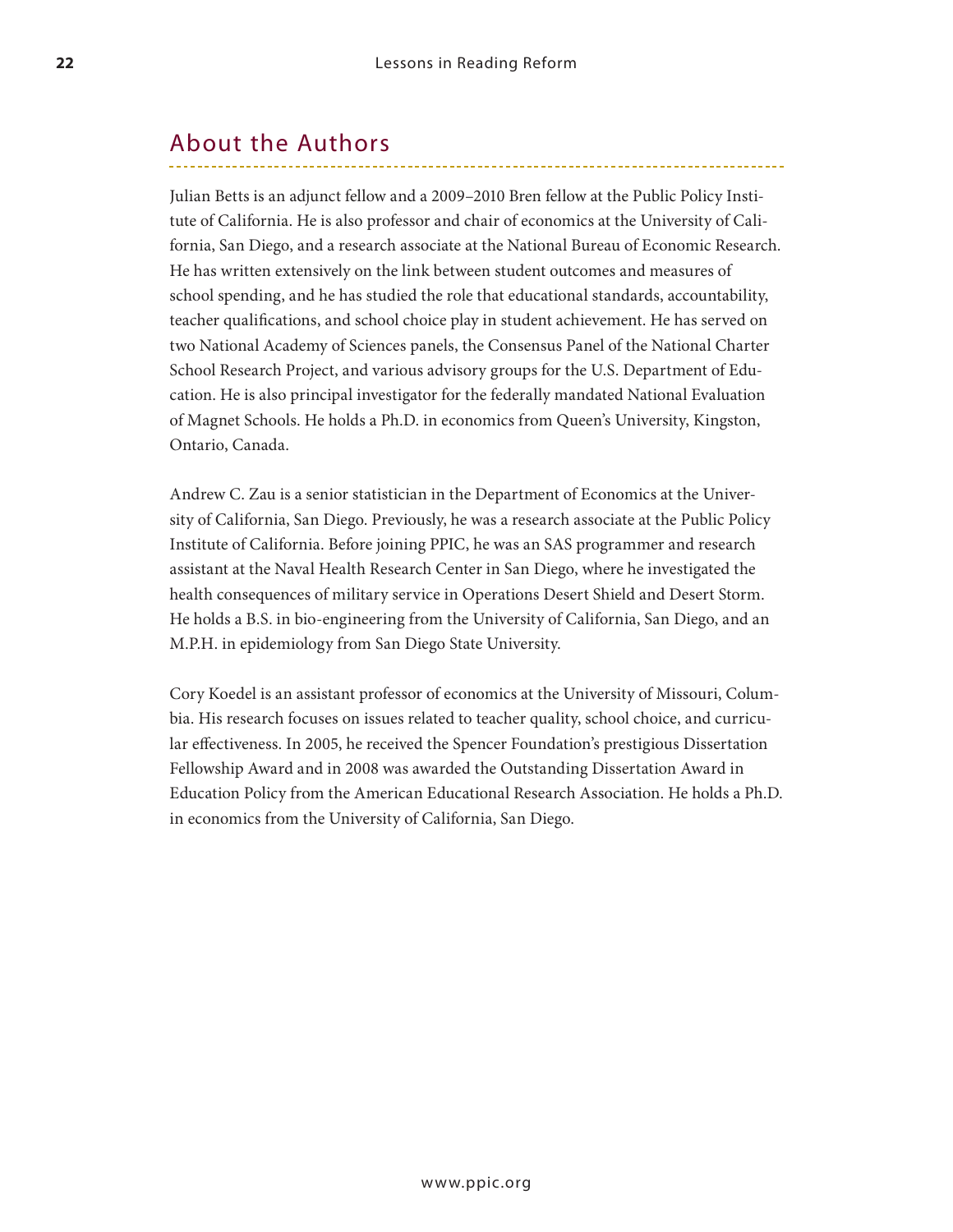#### **Board of Directors**

WALTER B. HEWLETT, CHAIR Director Center for Computer Assisted Research in the Humanities

MARK BALDASSARE President and CEO Public Policy Institute of California

RUBEN BARRALES President and CEO San Diego Chamber of Commerce

JOHN E. BRySON Retired Chairman and CEO Edison International

GARY K. HART Former State Senator and Secretary of Education State of California

ROBERT M. HERTZBERG Partner Mayer Brown LLP

DONNA LUCAS Chief Executive Officer Lucas Public Affairs

DAVID MAS MASUMOTO Author and farmer

STEVEN A. MERKSAMER Senior Partner Nielsen, Merksamer, Parrinello, Mueller & Naylor, LLP

CONSTANCE L. RICE Co-Director The Advancement Project

THOMAS C. SUTTON Retired Chairman and CEO Pacific Life Insurance Company

CAROL WHITESIDE President Emeritus Great valley Center

PPIC is a private operating foundation. It does not take or support positions on any ballot measures or on any local, state, or federal legislation, nor does it endorse, support, or oppose any political parties or candidates for public office. PPIC was established in 1994 with an endowment from William R. Hewlett.

© 2010 Public Policy Institute of California. All rights reserved. San Francisco, CA

Short sections of text, not to exceed three paragraphs, may be quoted without written permission provided that full attribution is given to the source and the above copyright notice is included.

Research publications reflect the views of the authors and do not necessarily reflect the views of the staff, officers, or Board of Directors of the Public Policy Institute of California.

Library of Congress Cataloging-in-Publication Data are available for this publication.

ISBN 978-1-58213-140-5